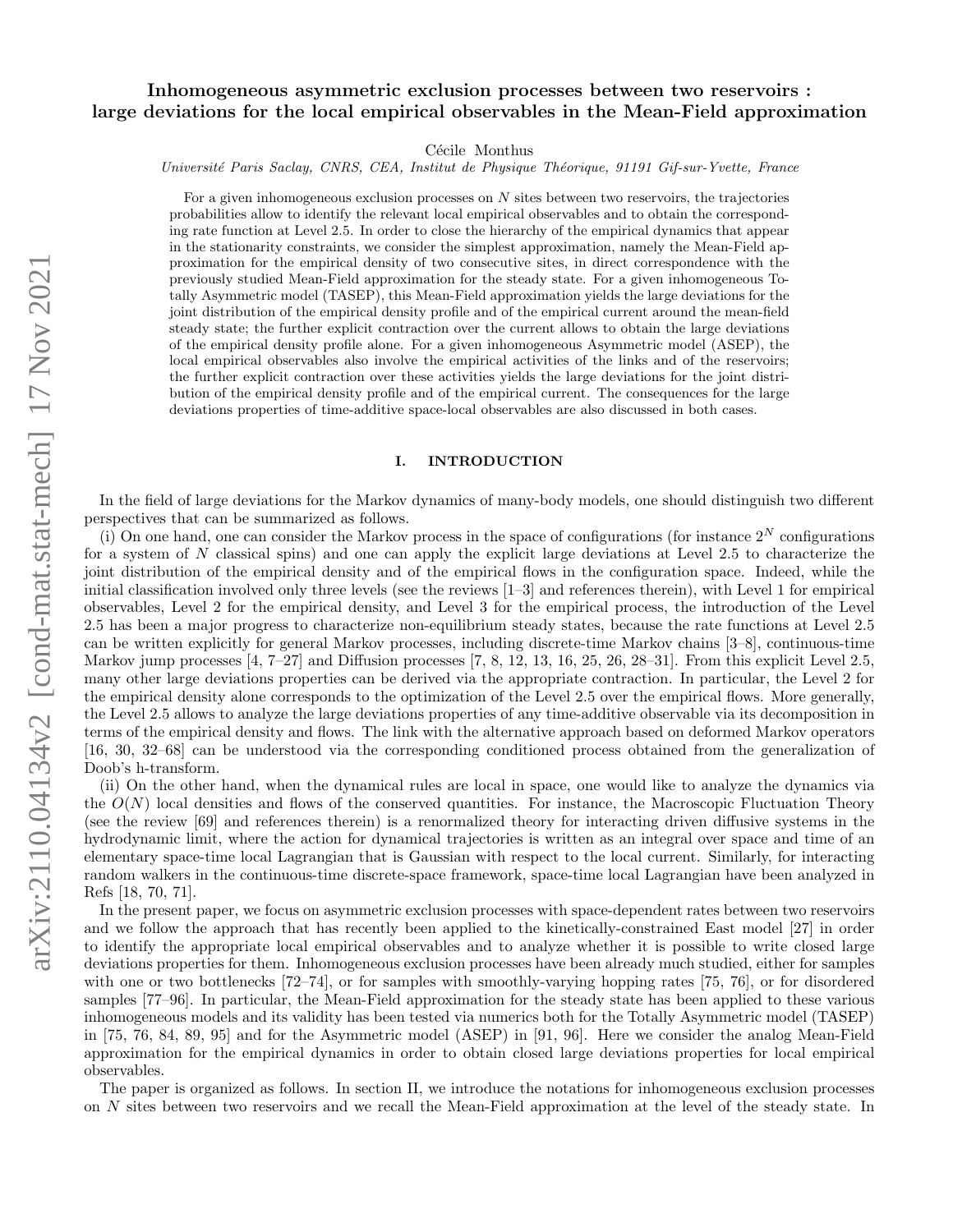section III, we describe the properties of the relevant local empirical observables that determine the trajectories probabilities and formulate the Mean-Field approximation for the empirical density of two consecutive sites in order to obtain closed large deviations at Level 2.5 for the remaining local empirical observables. Section IV is devoted to the inhomogeneous Asymmetric model (ASEP), where the Mean-Field rate function involves the 1-site empirical density, the local activities of the bonds, and the global empirical current that flows through the whole sample. In section V, we discuss the simplifications that occur for the inhomogeneous Totally Asymmetric model (TASEP), where the Mean-Field rate function involves only the 1-site empirical density and the global empirical current. Our conclusions are summarized in section VI. Appendix A contains a reminder on the large deviations at Level 2.5 for general continuous-time Markov jump processes. The application to inhomogeneous exclusion processes between two reservoirs is described in Appendix B for the empirical observables defined in the whole configuration space, in order to compare with the analysis of the main text based on local empirical observables.

#### II. INHOMOGENEOUS EXCLUSION PROCESSES ON N SITES BETWEEN TWO RESERVOIRS

#### A. Dynamical rates in the bulk and at the two boundaries

Exclusion models involve particles with hard-core interaction. It is convenient to denote the  $2^N$  possible configurations via N classical spins  $S_i = \pm$  with  $i = 1,..,N$ , where  $S_i = +$  represents a particle at position i, and  $S_i$  = – represents a hole at position i. The Markov generator of the continuous-time Markov Chain for these N spins  $(S_1, ..., S_N)$  can be then written in terms of the local Pauli matrices associated to the N spins

$$
W = \sum_{i=1}^{N-1} \left[ w_{i+1/2}^+ \left( \sigma_i^- \sigma_{i+1}^+ - \frac{(1 + \sigma_i^z)(1 - \sigma_{i+1}^z)}{4} \right) + w_{i+1/2}^- \left( \sigma_i^+ \sigma_{i+1}^- - \frac{(1 - \sigma_i^z)(1 + \sigma_{i+1}^z)}{4} \right) \right] + \left[ w_1^+ \left( \sigma_1^- - \frac{(1 + \sigma_1^z)}{2} \right) + w_1^- \left( \sigma_1^+ - \frac{(1 - \sigma_1^z)}{2} \right) \right] + \left[ w_N^+ \left( \sigma_N^- - \frac{(1 + \sigma_N^z)}{2} \right) + w_N^- \left( \sigma_N^+ - \frac{(1 - \sigma_N^z)}{2} \right) \right] (1)
$$

with the following meaning for the space-dependent rates  $w^{\pm}$ .

# 1. Boundary dynamical rules : rates  $w_1^{\pm}$  and  $w_N^{\pm}$  on the boundary spins connected to the left and to the right reservoirs

(L) The boundary spin  $S_1$  in contact with the Left reservoir can flip from  $S_1$  to  $(-S_1)$  with rate  $w_1^{S_1}$ . The physical meaning is that if the spin  $S_1$  were isolated, the Left reservoir would impose the following probabilities  $\pi_1^{S_1=\pm}$  to see  $S_1 = \pm$ 

$$
\pi_1^+ = \frac{w_1^-}{w_1^+ + w_1^-} = 1 - \pi_1^- \tag{2}
$$

(R) Similarly, the boundary spin  $S_N$  in contact with the Right reservoir can flip from  $S_N$  to  $(-S_N)$  with rate  $w_N^{S_N}$ . Again if the spin  $S_N$  were isolated, the Right reservoir would impose the following probabilities  $\pi_N^{S_N}$  to see  $S_N = \pm$ 

$$
\pi_N^+ = \frac{w_N^-}{w_N^+ + w_N^-} = 1 - \pi_N^- \tag{3}
$$

# 2. Bulk dynamical rules : two rates  $w_{i+1/2}^{\pm}$  on each link  $(i, i + 1)$  for  $i = 1, ..., N - 1$

The bulk dynamics involves two rates  $w_{i+1/2}^{\pm}$  on each link  $(i, i + 1)$  for  $i = 1, ..., N - 1$ : the rate  $w_{i+1/2}^{\pm}$  governs the flips of the pair  $(S_i, S_{i+1})$  from  $(++)$  to  $(-+)$ , while the rate  $w_{i+1/2}^-$  governs the flips of the pair  $(S_i, S_{i+1})$  from  $(-+)$  to  $(+-)$ .

#### B. Special cases concerning the asymmetry of the bulk rates

It is important to distinguish the following special cases of exclusion processes :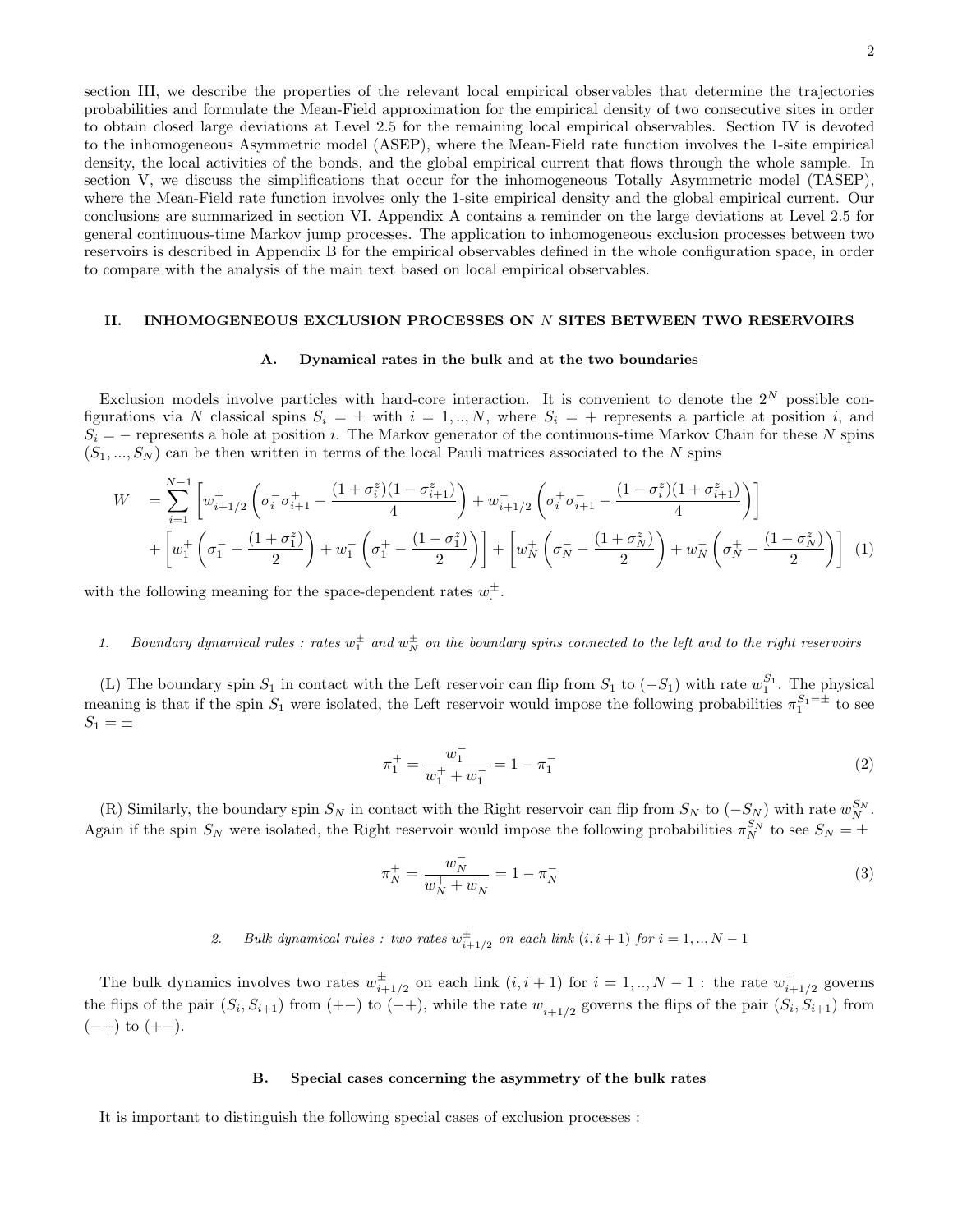(a) the Symmetric model (SEP), where the two rates on each bulk link coincide and can be interpreted as a local diffusion coefficient  $D_{i+1/2}$ 

$$
(SEP) \t w_{i+1/2}^{\pm} = D_{i+1/2} \t\t(4)
$$

It can be maintained in a non-equilibrium state with a steady current if the reservoirs rates tend to produce different densities on the two boundary sites (Eqs 2 and 3). It should be stressed that this inhomogeneous Symmetric model is very special (with respect to the asymmetric models described below) because exact closed equations can be written for the dynamics of various observables like the density profile and the two-point correlations. So for the steady state in any given inhomogeneous sample, many explicit results have been computed, in particular the density profile, the two-point correlations, the mean current and the current fluctuations (see [97] and references therein). As a consequence, the SEP case will not be considered in the present paper.

(b) the Asymmetric model (ASEP), where the two bulk rates  $w_{i+1/2}^{\pm}$  on the link  $(i + 1/2)$  are different and nonvanishing, can be better understood via the parametrization in terms of the local diffusion coefficient  $D_{i+1/2}$  and the local force  $F_{i+1/2}$  on each link

$$
(ASEP) \t w_{i+1/2}^{\pm} = D_{i+1/2} e^{\pm \frac{F_{i+1/2}}{2D_{i+1/2}}} \t\t(5)
$$

The Mean-Field approximation for the steady state has been studied for the random forces  $F_{i+1/2}$  and unit diffusion coefficients  $D_{i+1/2} = 1$  in [91] in relation with the Strong Disorder Renormalization Group (SDRG) studies [85–87], while the Mean-Field approximation for the dynamics has been considered for biological applications in [96].

(c) the Totally Asymmetric model (TASEP), where the rates corresponding to backward motion vanish, both for the bulk and for the boundary reservoirs

$$
(TASEP) \t w_{i+1/2}^{-} = 0 \t \t for \t i = 1,.., N-1\t w_{1}^{+} = 0\t w_{N}^{-} = 0
$$
\t(6)

is fully irreversible and thus simpler than the Asymmetric model of Eq. 5. The Mean-Field approximation for the steady state has been analyzed for various inhomogeneous samples [75, 76, 84, 89, 95].

#### C. Mean-Field approximation to obtain closed equations for the 1-spin density in the steady state

In order to better understand the physical meaning of the Mean-Field approximation at the level of empirical dynamics that will be described in the next sections, it is useful as comparison to recall here the Mean-Field approximation at the level of the steady state [75, 76, 84, 89, 91, 95, 96].

For the Markov generator of Eq. 1, the steady state  $P(S_1, ..., S_N)$  in the full configuration space of the N spins satisfies

$$
0 = \partial_t P(S_1, ..., S_N)
$$
  
=  $\sum_{i=1}^{N-1} (\delta_{S_i, -} \delta_{S_{i+1}, +} - \delta_{S_i, +} \delta_{S_{i+1}, -}) \left[ w_{i+1/2}^+ P(...S_{i-1}, +, -, S_{i+2}..) - w_{i+1/2}^- P(...S_{i-1}, -, +, S_{i+2}..) \right]$   
+  $(\delta_{S_1, -} - \delta_{S_1, +}) \left[ w_1^+ P(+, S_2, ..) - w_1^- P(-, S_2, ..) \right] + (\delta_{S_N, -} - \delta_{S_N, +}) \left[ w_N^+ P(..., S_{N-1}, +) - w_N^- P(..., S_{N-1}, -) \right]$ 

The basic local observables one is the most interested in are the probabilities for two consecutive spins at positions  $(i, i + 1)$  in the steady state

$$
P_{i,i+1}^{S_i, S_{i+1}} \equiv \left[ \prod_{n=1}^{i-1} \sum_{S_n = \pm} \right] \left[ \prod_{p=i+2}^{N} \sum_{S_p = \pm} \right] P(S_1, ..., S_N)
$$
 (7)

and the probabilities for a single spin at position  $i$  in the steady state

$$
P_i^{S_i} \equiv \left[ \prod_{n=1}^{i-1} \sum_{S_n = \pm} \right] \left[ \prod_{p=i+1}^N \sum_{S_p = \pm} \right] P(S_1, ..., S_N) = \sum_{S_{i+1} = \pm} P_{i,i+1}^{S_i, S_{i+1}} = \sum_{S_{i-1} = \pm} P_{i-1,i}^{S_{i-1}, S_i}
$$
(8)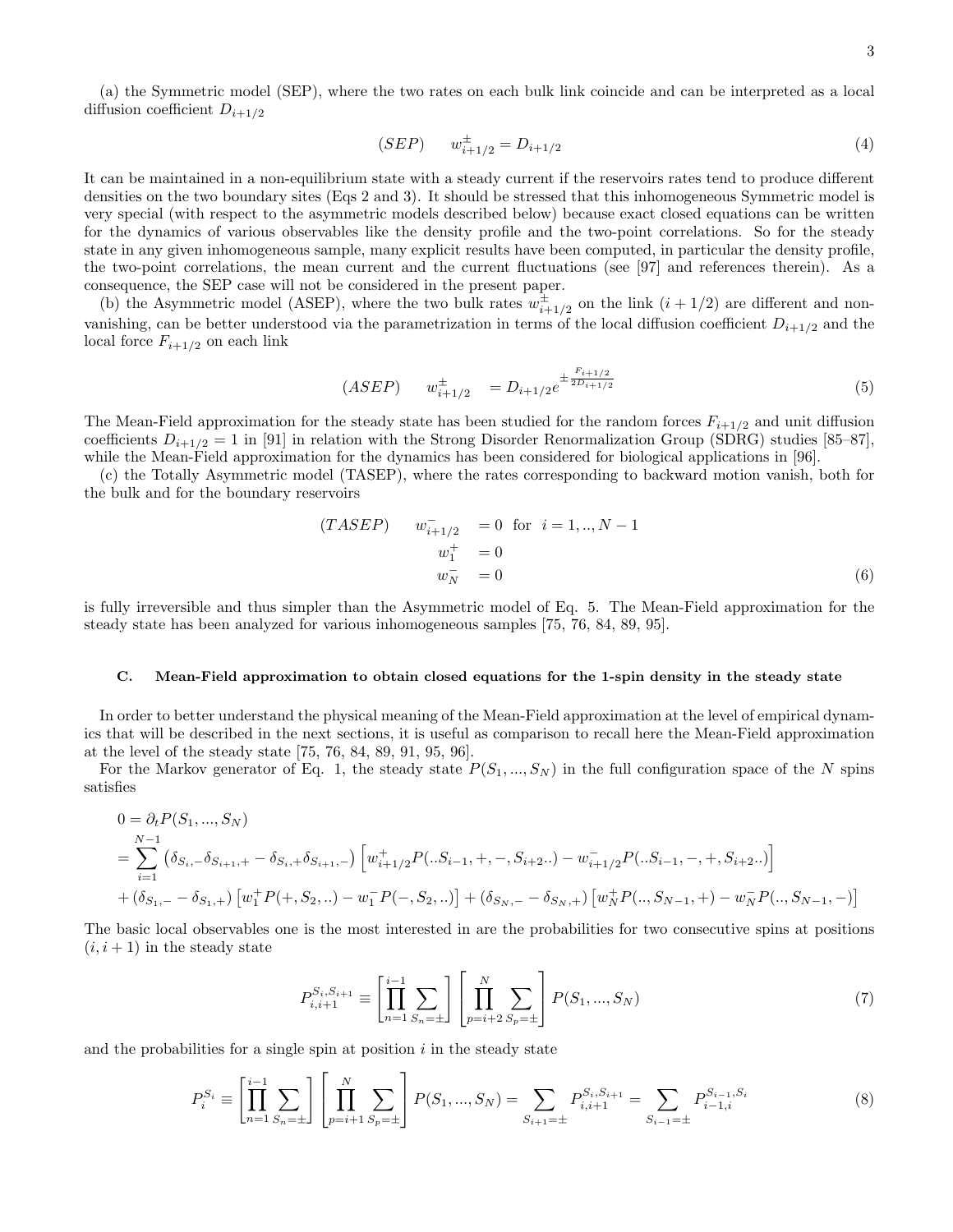$$
0 = \partial_t P_i^+ = w_{i-1/2}^+ P_{i-1,i}^- - w_{i-1/2}^- P_{i-1,i}^- - w_{i+1/2}^+ P_{i,i+1}^+ + w_{i+1/2}^- P_{i,i+1}^- \tag{9}
$$

for the left boundary spins  $i = 1$ 

$$
0 = \partial_t P_1^+ = w_1^- (1 - P_1^+) - w_1^+ P_1^+ - w_{3/2}^+ P_{1,2}^+ + w_{3/2}^- P_{1,2}^- \tag{10}
$$

and for the right boundary spins  $i = N$ 

$$
0 = \partial_t P_N^+ = w_N^- (1 - P_N^+) - w_N^+ P_N^+ + w_{N-1/2}^+ P_{N-1,N}^+ - w_{N-1/2}^- P_{N-1,N}^- \tag{11}
$$

These stationarity equations for the 1-spin probabilities  $P_i^+$  involve the 2-spins probabilities  $P_{\ldots}$ . Similarly, the stationarity equations for the 2-spins probabilities  $P_{\dots}$  will involve 3-spins probabilities, so that one obtains a whole hierarchy. In order to close this hierarchy, the simplest approximation is the Mean-Field approximation where the 2-spins probabilities  $P_{\dots}$  are approximated by the product of the 1-spin probabilities

$$
\left[P_{i,i+1}^{S_i, S_{i+1}}\right]^{MF} = P_i^{S_i} P_{i+1}^{S_i}
$$
\n(12)

Plugging this Mean-Field approximation into Eqs 9 10 and 11 leads to the following closed equations for the 1-spin probabilities  $P_i^+ = 1 - P_i^-$ 

$$
0 = \partial_t P_i^+ = w_{i-1/2}^+ P_{i-1}^+ (1 - P_i^+) - w_{i-1/2}^- (1 - P_{i-1}^+) P_i^+ - w_{i+1/2}^+ P_i^+ (1 - P_{i+1}^+) + w_{i+1/2}^- (1 - P_i^+) P_{i+1}^+
$$
  
\n
$$
0 = \partial_t P_1^+ = w_1^- (1 - P_1^+) - w_1^+ P_1^+ - w_{3/2}^+ P_1^+ (1 - P_2^+) + w_{3/2}^- (1 - P_1^+) P_2^+
$$
  
\n
$$
0 = \partial_t P_N^+ = w_N^- (1 - P_N^+) - w_N^+ P_N^+ + w_{N-1/2}^+ P_{N-1}^+ (1 - P_N^+) - w_{N-1/2}^- (1 - P_{N-1}^+) P_N^+
$$
\n
$$
(13)
$$

that have been previously much studied both for ASEP [91, 96] and for TASEP [75, 76, 84, 89, 95], in particular to test the validity of this Mean-Field approximation against Monte-Carlo numerics (while in pure exclusion models, the validity of the Mean-Field approximation has been discussed [98] via the comparison with exact solutions).

The goal of the present paper is to analyze the possible dynamical fluctuations around the mean-field steady state of Eq. 13 in a given inhomogeneous sample defined by the space-dependent rates  $w$ .

### III. ANALYSIS OF THE RELEVANT LOCAL EMPIRICAL TIME-AVERAGED OBSERVABLES

In this section, we follow the approach that has recently been applied to the kinetically-constrained East model [27] in order to identify the appropriate local empirical observables and to analyze whether it is possible to write closed large deviations properties for them.

#### A. Identification of the relevant time-empirical observables that determine the trajectories probabilities

For a given Markov model, the relevant time-empirical observables are defined as the time-empirical observables that determine the trajectories probabilities (see Appendix A of [27] for a general discussion). For the present Markov jump process, the probability of Eq. A3 for the trajectory  $C(t) = \{S_1(t),...,S_i(t),...,S_N(t)\}\$  during the time-window  $0\leq t\leq T$  reads

$$
\ln (\mathcal{P}[C(0 \le t \le T)]) = \sum_{t \in [0,T]: S_1(t^+) \neq S_1(t)} \ln (w_1^{S_1(t)}) + \sum_{t \in [0,T]: S_N(t^+) \neq S_N(t)} \ln (w_N^{S_N(t)}) + \sum_{i=1}^{N-1} \sum_{t \in [0,T]: S_i(t) = +; S_{i+1}(t) = -} \ln (w_{i+1/2}^+) + \sum_{i=1}^{N-1} \sum_{t \in [0,T]: S_i(t) = -; S_{i+1}(t^+) = +} \ln (w_{i+1/2}^-)
$$
\n
$$
- \int_0^T dt \left[ w_1^{S_1(t)} + w_N^{S_N(t)} + \sum_{i=1}^{N-1} \left( w_{i+1/2}^+ \delta_{S_i(t),+} \delta_{S_{i+1}(t),-} + w_{i+1/2}^- \delta_{S_i(t),-} \delta_{S_{i+1}(t),+} \right) \right]
$$
\n(14)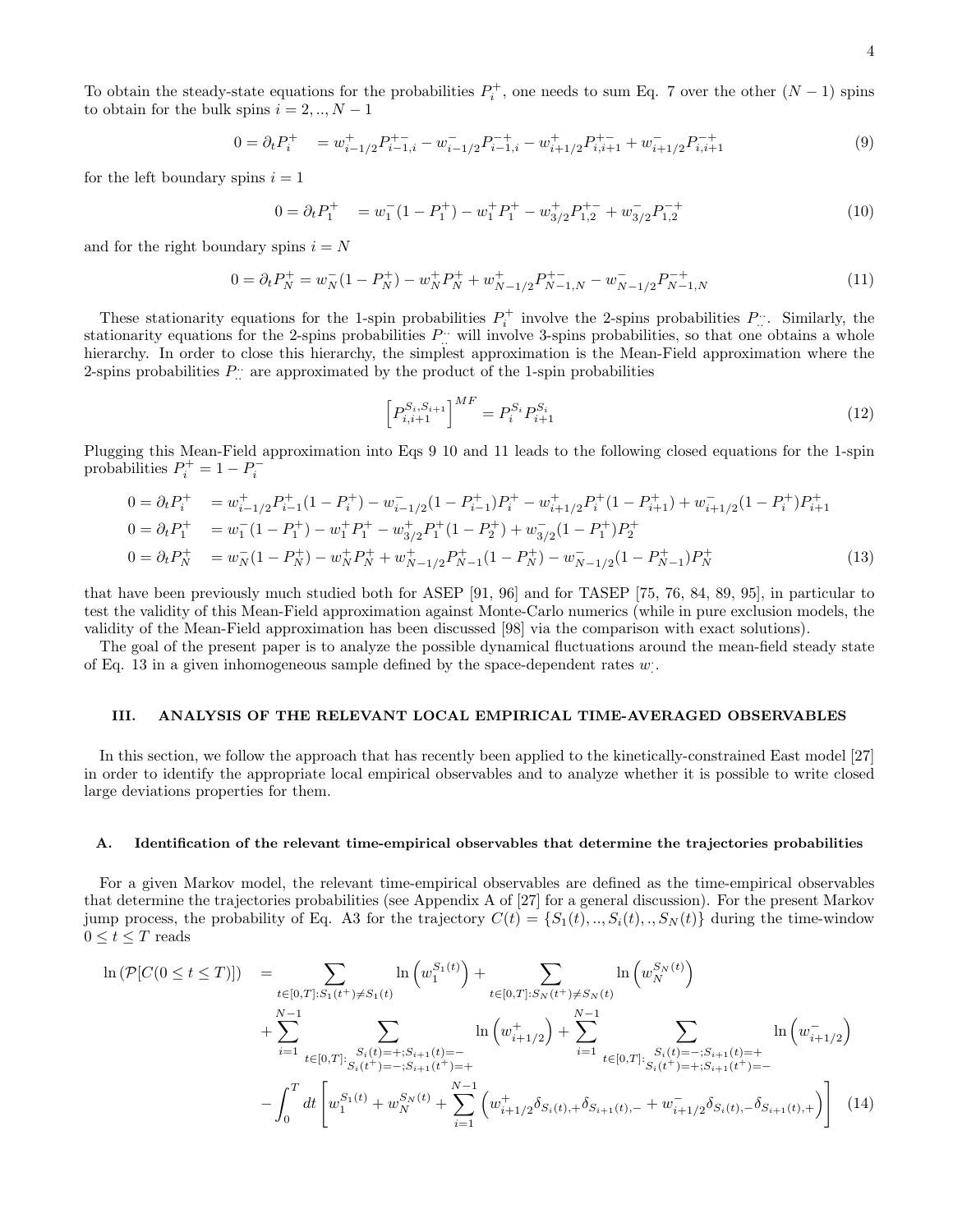As a consequence, this probability can be rewritten as

$$
\mathcal{P}[C(0 \le t \le T)]_{T \to +\infty} e^{-T\Phi_{[w]}}(\rho; \rho; \alpha; q)
$$
\n(15)

where the action

$$
\Phi_{[w\cdot]}(\rho;\rho;;\rho;q\cdot) = \left[w_1^+ \rho_1^+ + w_1^- \rho_1^- + w_N^+ \rho_N^+ + w_N^- \rho_N^- + \sum_{i=1}^{N-1} \left( w_{i+1/2}^+ \rho_{i,i+1}^+ + w_{i+1/2}^- \rho_{i,i+1}^- \right) \right]
$$
  
\n
$$
-q_1^+ \ln(w_1^+) - q_1^- \ln(w_1^-) - q_N^+ \ln(w_N^+) - q_N^- \ln(w_N^-) - \sum_{i=1}^{N-1} \left[ q_{i+1/2}^+ \ln(w_{i+1/2}^+) + q_{i+1/2}^- \ln(w_{i+1/2}^-) \right] \tag{16}
$$

contains the rates w: as parameters and the following local empirical time-averaged observables  $(\rho; \rho$ ;  $q$ ) as variables: (i) the empirical time-averaged densities for the single spin  $S_i$  at position i

$$
\rho_i^{S_i} \equiv \frac{1}{T} \int_0^T dt \ \delta_{S_i(t), S_i} \tag{17}
$$

and for two consecutive spins  $(S_i, S_{i+1})$  at positions  $(i, i+1)$ 

$$
\rho_{i,i+1}^{S_i, S_{i+1}} \equiv \frac{1}{T} \int_0^T dt \ \delta_{S_i(t), S_i} \ \delta_{S_{i+1}(t), S_{i+1}} \tag{18}
$$

(ii) the local empirical time-averaged flows associated to the bulk link  $(i + 1/2)$ 

$$
q_{i+1/2}^{+} = \frac{1}{T} \sum_{\substack{t \in [0,T]: \ S_i(t) = +; S_{i+1}(t) = - \\ S_i(t^+) = -; S_{i+1}(t^+) = +}} 1
$$
  

$$
q_{i+1/2}^{-} = \frac{1}{T} \sum_{\substack{t \in [0,T]: \ S_i(t) = -; S_{i+1}(t) = + \\ S_i(t^+) = +; S_{i+1}(t^+) = -}} 1
$$
 (19)

associated to the spin  $S_1$  (left reservoir)

$$
q_1^+ \equiv \frac{1}{T} \sum_{t \in [0,T]: \substack{S_1(t) = + \\ S_1(t^+) = -}} 1
$$
  

$$
q_1^- \equiv \frac{1}{T} \sum_{t \in [0,T]: \substack{S_1(t) = - \\ S_1(t^+) = +}} 1
$$
 (20)

and associated to the spin  $S_N$  (right reservoir)

$$
q_N^+ \equiv \frac{1}{T} \sum_{t \in [0,T]: \substack{S_N(t) = + \\ S_N(t^+) = -}} 1
$$
  

$$
q_N^- \equiv \frac{1}{T} \sum_{t \in [0,T]: \substack{S_N(t) = - \\ S_N(t^+) = +}} 1
$$
 (21)

In conclusion, the relevant empirical observables that determine the trajectories probabilities of Eq. 14 are the local empirical densities of Eqs 17 and 18 and the local empirical flows of Eqs 19 20 and 21, that only involves one spin or two consecutive spins.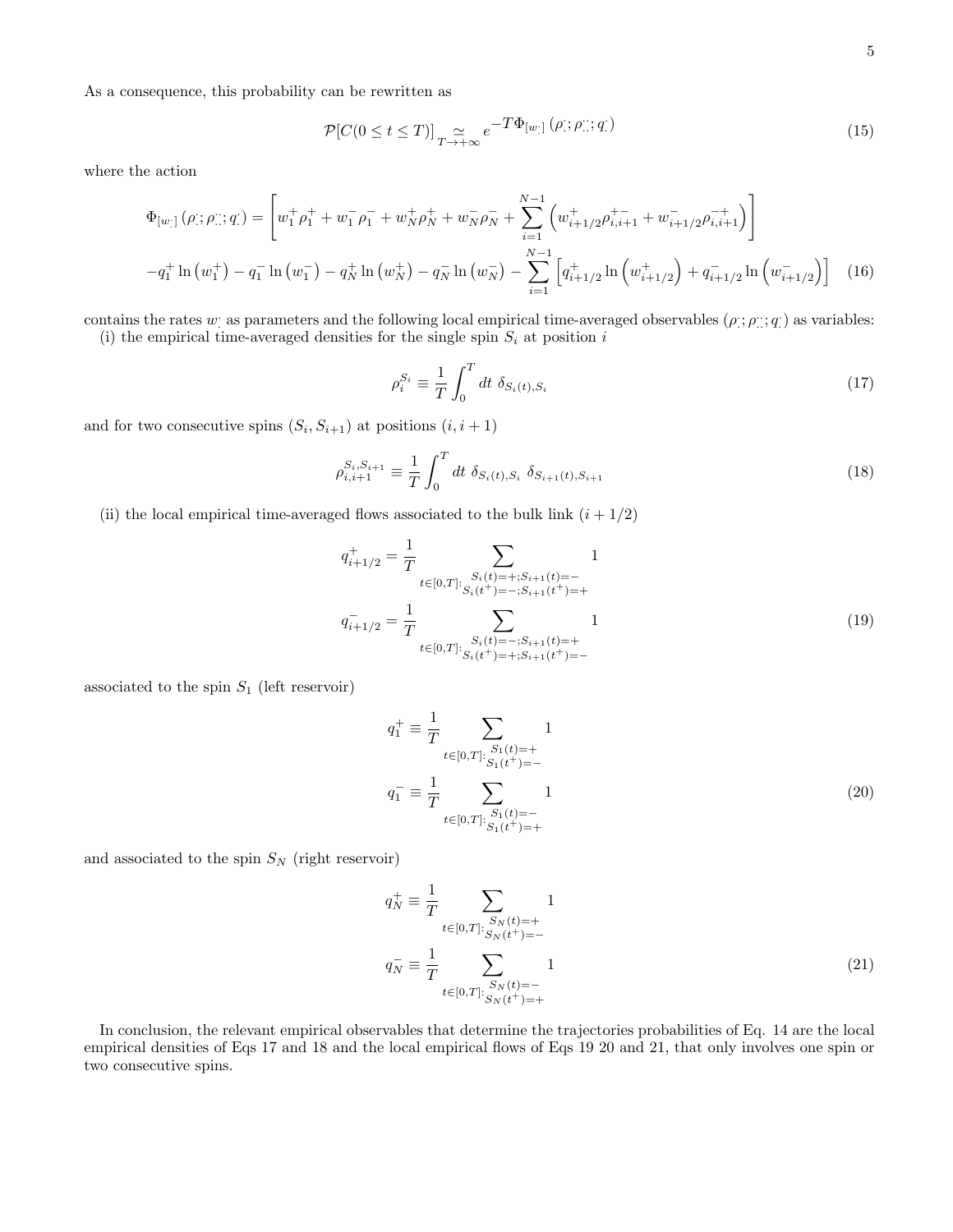# B. Typical values of the relevant time-empirical observables  $(\rho_j; \rho_k^{\ldots}; q_k)$  for the rates  $[w]$

The typical values of the local empirical densities  $(\rho; \rho)$  of Eqs 17 and 18 are given by the one-spin probabilities  $P$  and the two-spins probabilities  $P$  in the steady state discussed in Eqs 7 and 8

$$
\begin{bmatrix} \rho_i^{S_i} \end{bmatrix}^{typ} = P_i^{S_i}
$$
\n
$$
\begin{bmatrix} \rho_{i,i+1}^{S_i, S_{i+1}} \end{bmatrix}^{typ} = P_{i,i+1}^{S_i, S_{i+1}}
$$
\n(22)

The typical values of the local empirical flows  $q_1$  of Eqs 19 20 and 21 are given by the steady state flows  $Q_1(\ldots)$  that can be evaluated from the rates  $w$  and from the steady state probabilities  $P$  and  $P$ .

$$
\left[q_{i+1/2}^{+}\right]^{typ} = Q_{i+1/2}^{+} \equiv w_{i+1/2}^{+} P_{i,i+1}^{+-}
$$
\n
$$
\left[q_{i+1/2}^{-}\right]^{typ} = Q_{i+1/2}^{-} \equiv w_{i+1/2}^{-} P_{i,i+1}^{-+}
$$
\n
$$
\left[q_{1}^{S_{1}}\right]^{typ} = Q_{1}^{S_{1}} \equiv w_{1}^{S_{1}} P_{1}^{S_{1}}
$$
\n
$$
\left[q_{N}^{S_{N}}\right]^{typ} = Q_{N}^{S_{N}} \equiv w_{N}^{S_{N}} P_{N}^{S_{N}}
$$
\n(23)

# C. Number of dynamical trajectories of length T with the same local empirical observables  $(\rho; \rho^{\ldots}_{\ldots}, q)$

Since all the individual dynamical trajectories  $C(0 \leq t \leq T)$  that have the same local empirical observables  $(\rho$ ;  $\rho$ ; q) have the same probability given by Eq. 15, one can rewrite the normalization over all possible trajectories as a sum over these empirical observables

1 = X C(0≤t≤T) P[C(0 ≤ t ≤ T)] ' T→+∞ X (ρ. . ;ρ.. .. ;q . ) Ω<sup>T</sup> (ρ . . ; ρ .. .. ; q . . ) e −TΦ[w. . ] (ρ . . ; ρ .. .. ; q . . ) (24)

where the number  $\Omega_T(\rho;\rho_1;\rho_2)$  of dynamical trajectories of length T associated to given values  $(\rho;\rho_1;\rho_2)$  of these empirical observables is expected to grow exponentially with respect to the length  $T$  of the trajectories

$$
\Omega_T\left(\rho^{\cdot};\rho^{\cdot\cdot}_{\cdot};q^{\cdot}\right) \underset{T\to+\infty}{\simeq} C\left(\rho^{\cdot};\rho^{\cdot\cdot}_{\cdot};q^{\cdot}\right) e^{TS\left(\rho^{\cdot};\rho^{\cdot\cdot}_{\cdot};q^{\cdot}\right)}\tag{25}
$$

The prefactor  $C(\rho;\rho;\eta;q)$  denotes the appropriate constitutive constraints for the empirical observables  $(\rho;\rho;\eta;q)$ that will be discussed later. The factor  $S(\rho;\rho::q) = \frac{\ln \Omega_T(\rho;\rho::q)}{T}$  $\frac{p_{1}, p_{1}, q_{1}}{T}$  represents the Boltzmann intensive entropy of the set of trajectories of length T with given empirical observables  $(\rho; \rho; \gamma; q)$ . Let us now recall how it can be evaluated without any actual computation (i.e. one does not need to use combinatorial methods to count the appropriate configurations).

The normalization of Eq. 24 becomes for large T

$$
1 \sum_{T \to +\infty} \sum_{(\rho; \mathbf{i}, \rho; \mathbf{j} \in \mathbf{q}^* )} C(\rho; \mathbf{i}, \rho; \mathbf{j}, \mathbf{q}^*) \ e^T \left[ S(\rho; \mathbf{i}, \rho; \mathbf{j}, \mathbf{q}^*) - \Phi_{[w; \mathbf{j}}(\rho; \mathbf{i}, \rho; \mathbf{j}, \mathbf{q}^*) \right] \tag{26}
$$

When the empirical variables  $(\rho; \rho; \gamma; q)$  take their typical values  $[\rho; \rho; \gamma; q]^{typ}$  given by Eqs 22 and 23, the exponential behavior in T of Eq. 26 should exactly vanish, i.e. the entropy  $S(P^{\cdot}; P^{\cdot\cdot}; Q^{\cdot})$  associated to these typical values should exactly compensate the corresponding action  $\Phi_{[w_\cdot]} \left( P^{\cdot} ; P^{\cdot \cdot} ; Q_\cdot \right)$ 

$$
S(P'; P''; Q') = \Phi_{[w']} (P'; P''; Q')
$$
\n(27)

To obtain the intensive entropy  $S(\rho;\rho;\eta)$  for any other given values  $(\rho;\rho;\eta)$  of the empirical observables, one just needs to introduce the modified Markov rates  $\hat{w}$ : that would make the empirical values  $(\rho; \rho$ ;  $q$ ;  $q$  =  $(\hat{P}; \hat{P}$ ;;  $\hat{Q}$ ;  $)$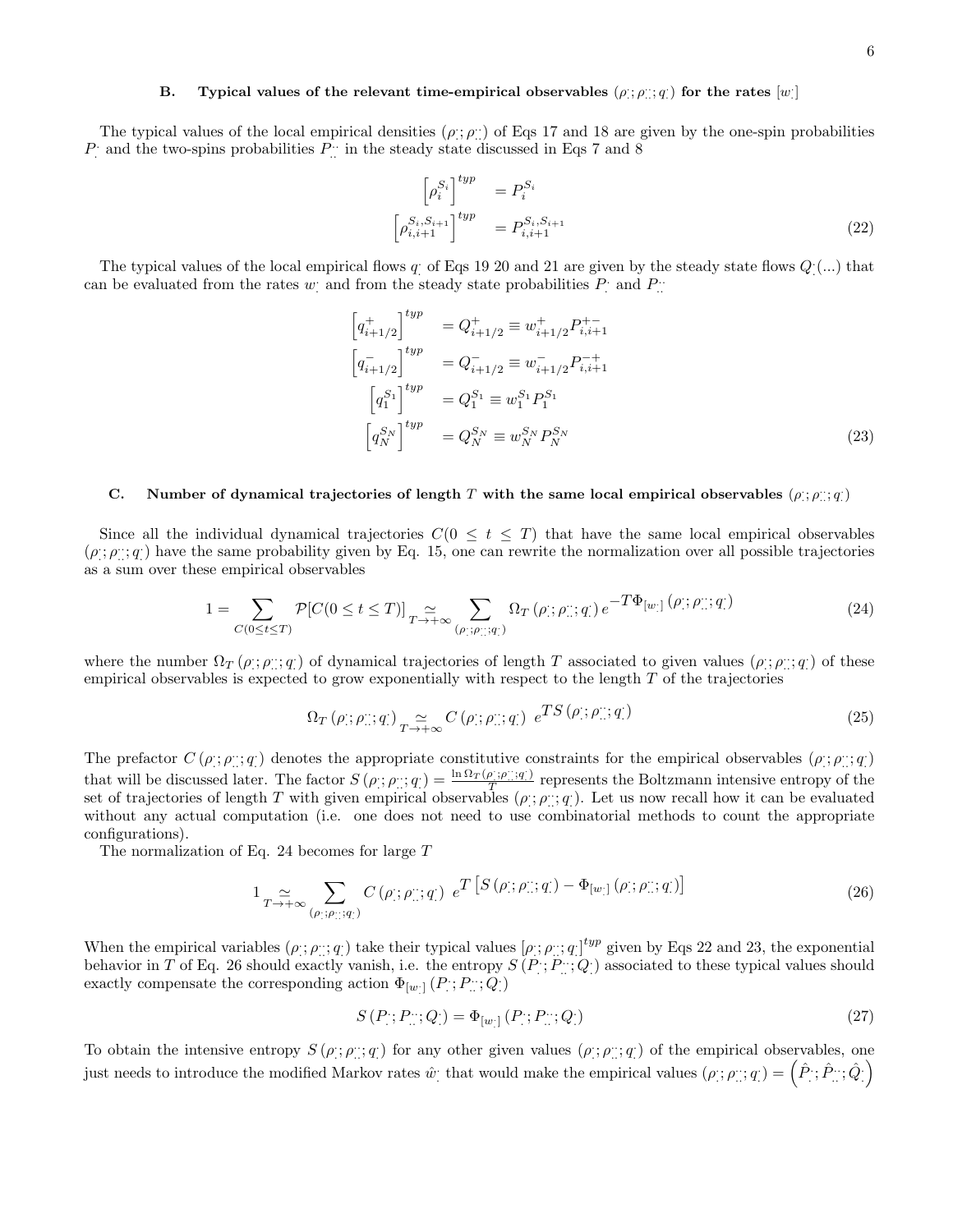typical for this modified model, i.e. the modified rates  $\hat{w}$  can be evaluated from Eq. 23

$$
\hat{w}_{i+1/2}^{+} = \frac{\hat{Q}_{i+1/2}^{+}}{\hat{P}_{i,i+1}^{+}} = \frac{q_{i+1/2}^{+}}{\rho_{i,i+1}^{+}} \n\hat{w}_{i+1/2}^{-} = \frac{\hat{Q}_{i+1/2}^{-}}{\hat{P}_{i,i+1}^{-}} = \frac{q_{i+1/2}^{-}}{\rho_{i,i+1}^{-+}} \n\hat{w}_{1}^{S_{1}} = \frac{\hat{Q}_{1}^{S_{1}}}{\hat{P}_{1}^{S_{1}}} = \frac{q_{1}^{S_{1}}}{\rho_{1}^{S_{1}}} \n\hat{w}_{N}^{S_{N}} = \frac{\hat{Q}_{N}^{S_{N}}}{\hat{P}_{N}^{S_{N}}} = \frac{q_{N}^{S_{N}}}{\hat{P}_{N}^{S_{N}}} \tag{28}
$$

Another interesting interpretation is that these modified rates  $\hat{w}$  are the rates that would be inferred as the most probable model from the data  $(\rho$ ;  $\rho$ ;; q;) concerning the local empirical observables [8].

We may now use Eq. 27 for this modified model to obtain

$$
S(\rho; \rho; \rho; \eta; q) = S(\hat{P}; \hat{P}; \hat{Q}) = \Phi_{[\hat{w}]}(\hat{P}; \hat{P}; \hat{Q}) = \Phi_{[\hat{w}]}(\rho; \rho; \eta; q) \tag{29}
$$

With the explicit form of Eq. 16 for the action  $\Phi_{\lbrack \hat{w}\rbrack}(\rho;\rho^{\cdot\cdot};q^{\cdot\cdot}),$  where we can plug the explicit modified rates  $\hat{w}$  of Eq. 28, one obtains the entropy  $S(p; p; q)$  as a function of the local empirical observables  $(p; p; q)$ 

$$
S(\rho;;\rho;;\boldsymbol{q};q) = \Phi_{[\hat{w}]}(\rho;\rho;;\boldsymbol{q};q)
$$
  
\n
$$
= \left[\hat{w}_{1}^{+}\rho_{1}^{+} + \hat{w}_{1}^{-}\rho_{1}^{-} + \hat{w}_{N}^{+}\rho_{N}^{+} + \hat{w}_{N}^{-}\rho_{N}^{-} + \sum_{i=1}^{N-1} \left(\hat{w}_{i+1/2}^{+}\rho_{i,i+1}^{+} + \hat{w}_{i+1/2}^{-}\rho_{i,i+1}^{-} \right)\right]
$$
  
\n
$$
-q_{1}^{+}\ln\left(\hat{w}_{1}^{+}\right) - q_{1}^{-}\ln\left(\hat{w}_{1}^{-}\right) - q_{N}^{+}\ln\left(\hat{w}_{N}^{+}\right) - q_{N}^{-}\ln\left(\hat{w}_{N}^{-}\right) - \sum_{i=1}^{N-1} \left[q_{i+1/2}^{+}\ln\left(\hat{w}_{i+1/2}^{+}\right) - q_{i+1/2}^{-}\ln\left(\hat{w}_{i+1/2}^{-}\right)\right]
$$
  
\n
$$
= \left[q_{1}^{+} + q_{1}^{-} + q_{N}^{+} + q_{N}^{-} + \sum_{i=1}^{N-1} \left(q_{i+1/2}^{+} + q_{i+1/2}^{-}\right)\right]
$$
  
\n
$$
-q_{1}^{+}\ln\left(\frac{q_{1}^{+}}{\rho_{1}^{+}}\right) - q_{1}^{-}\ln\left(\frac{q_{1}^{-}}{\rho_{1}^{-}}\right) - q_{N}^{+}\ln\left(\frac{q_{N}^{+}}{\rho_{N}^{+}}\right) - q_{N}^{-}\ln\left(\frac{q_{N}^{-}}{\rho_{N}^{-}}\right) - \sum_{i=1}^{N-1} \left[q_{i+1/2}^{+}\ln\left(\frac{q_{i+1/2}^{+}}{\rho_{i,i+1}^{+}}\right) + q_{i+1/2}^{-}\ln\left(\frac{q_{i+1/2}^{-}}{\rho_{i,i+1}^{-}}\right)\right]
$$
  
\n(30)

# D. Rate function at Level 2.5 for the relevant local empirical observables  $(\rho; \rho^{\ldots}, q)$

The normalization over trajectories of Eq 24 can be rewritten as the normalization

$$
1 = \sum_{(\rho; \{p\}; q\})} P_T^{[2.5]}(\rho; \rho; q))
$$
\n(31)

for the probability to see the local empirical observables  $(\rho$ ;  $\rho$ ;; q)

$$
P_T^{[2.5]}(\rho; \rho; \eta; q) \quad \underset{T \to +\infty}{\simeq} \Omega_T(\rho; \rho; \eta; q) e^{-T\Phi_{[w]}(\rho; \rho; \eta; q)}
$$
\n
$$
\underset{T \to +\infty}{\simeq} C(\rho; \rho; \eta; q) e^{-TI_{2.5}(\rho; \rho; \eta; q)}
$$
\n
$$
(32)
$$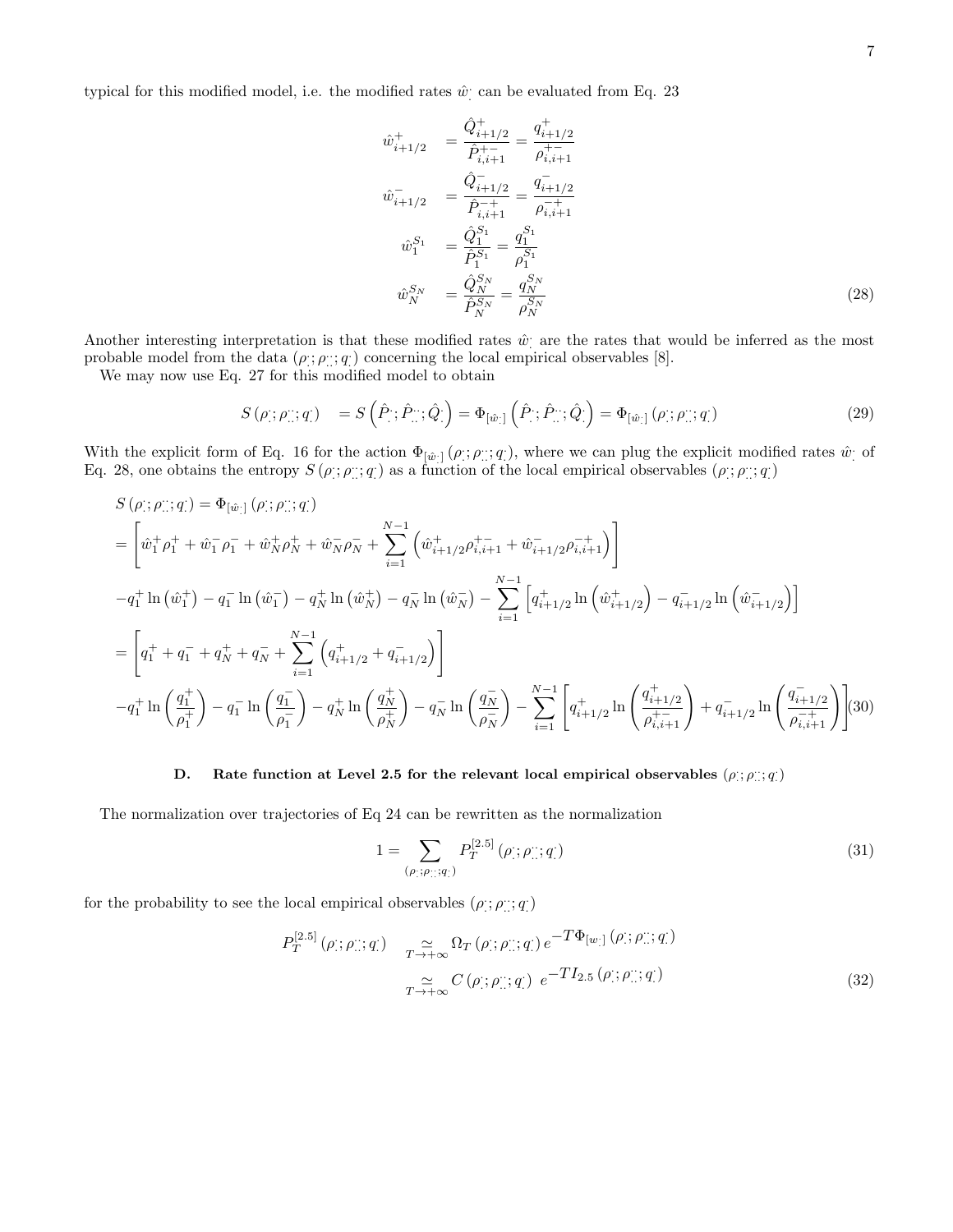where the rate function at Level 2.5 the local empirical observables  $(\rho; \rho; \ldots, q)$  reads using the explicit forms of Eqs 16 and 30

$$
I_{2.5}(\rho; \rho; \eta; q) = \Phi_{[w]}(\rho; \rho; q) - S(\rho; \rho; q)
$$
\n
$$
= \sum_{i=1}^{N-1} \left[ q_{i+1/2}^+ \ln \left( \frac{q_{i+1/2}^+}{w_{i+1/2}^+ \rho_{i,i+1}^+} \right) - q_{i+1/2}^+ + w_{i+1/2}^+ \rho_{i,i+1}^+ \right] + \sum_{i=1}^{N-1} \left[ q_{i+1/2}^- \ln \left( \frac{q_{i+1/2}^-}{w_{i+1/2}^- \rho_{i,i+1}^+} \right) - q_{i+1/2}^- + w_{i+1/2}^- \rho_{i,i+1}^- \right]
$$
\n
$$
+ \left[ q_1^+ \ln \left( \frac{q_1^+}{w_1^+ \rho_1^+} \right) - q_1^+ + w_1^+ \rho_1^+ \right] + \left[ q_1^- \ln \left( \frac{q_1^-}{w_1^- \rho_1^-} \right) - q_1^- + w_1^- \rho_1^- \right]
$$
\n
$$
+ \left[ q_N^+ \ln \left( \frac{q_N^+}{w_N^+ \rho_N^+} \right) - q_N^+ + w_N^+ \rho_N^+ \right] + \left[ q_N^- \ln \left( \frac{q_N^-}{w_N^- \rho_N^-} \right) - q_N^- + w_N^- \rho_N^- \right] \tag{33}
$$

For each rate  $w_1$  of the model, one recognizes the standard relative entropy cost of having a corresponding empirical flow q different from the typical flow  $w[\rho]$  or  $w[\rho]$  that would be produced by the local empirical densities.

In the two next subsections, we need to analyze the constitutive constraints  $C(\rho;\rho;\cdot;q)$  that appear in the large deviations of Eq. 32.

# E. Closed constitutive constraints for the empirical 1-spin density  $\rho$  and 2-spin density  $\rho$ .

The empirical 1-spin density  $\rho_i^{S_i}$  of Eq. 17 satisfies the normalization (Eq. B2)

$$
\sum_{S_i=\pm} \rho_i^{S_i} = \rho_i^+ + \rho_i^- = 1 \tag{34}
$$

The empirical 2-spin density  $\rho_{i,i+1}^{S_i,S_{i+1}}$  of Eq. 18 should be compatible with the 1-spin empirical density of Eq. 17 via the summation over one spin

$$
\sum_{S_{i+1}=\pm} \rho_{i,i+1}^{S_i, S_{i+1}} = \rho_i^{S_i}
$$
\n
$$
\sum_{S_i=\pm} \rho_{i,i+1}^{S_i, S_{i+1}} = \rho_{i+1}^{S_{i+1}}
$$
\n(35)

# F. Closure problem in the stationary constraints for the local empirical flows  $q$

It is now convenient to use the standard parametrization of flows in terms of activities and currents, since only the current contributions are involved in stationarity constraints.

# 1. Parametrization of the local empirical flows q in terms of the empirical activities a and currents j.

For each bulk link  $(i + 1/2)$  with  $i = 1, ..., N - 1$ , the two empirical flows  $q_{i+1/2}^+$  and  $q_{i+1/2}^-$  can be parametrized

$$
q_{i+1/2}^{+} = \frac{a_{i+1/2} + j_{i+1/2}}{2}
$$
  
\n
$$
q_{i-1/2}^{+} = \frac{a_{i+1/2} - j_{i+1/2}}{2}
$$
\n(36)

by their symmetric and antisymmetric parts called the empirical activity and the empirical current

$$
a_{i+1/2} \equiv q_{i+1/2}^+ + q_{i+1/2}^-
$$
  
\n
$$
j_{i+1/2} \equiv q_{i+1/2}^+ - q_{i+1/2}^-
$$
\n(37)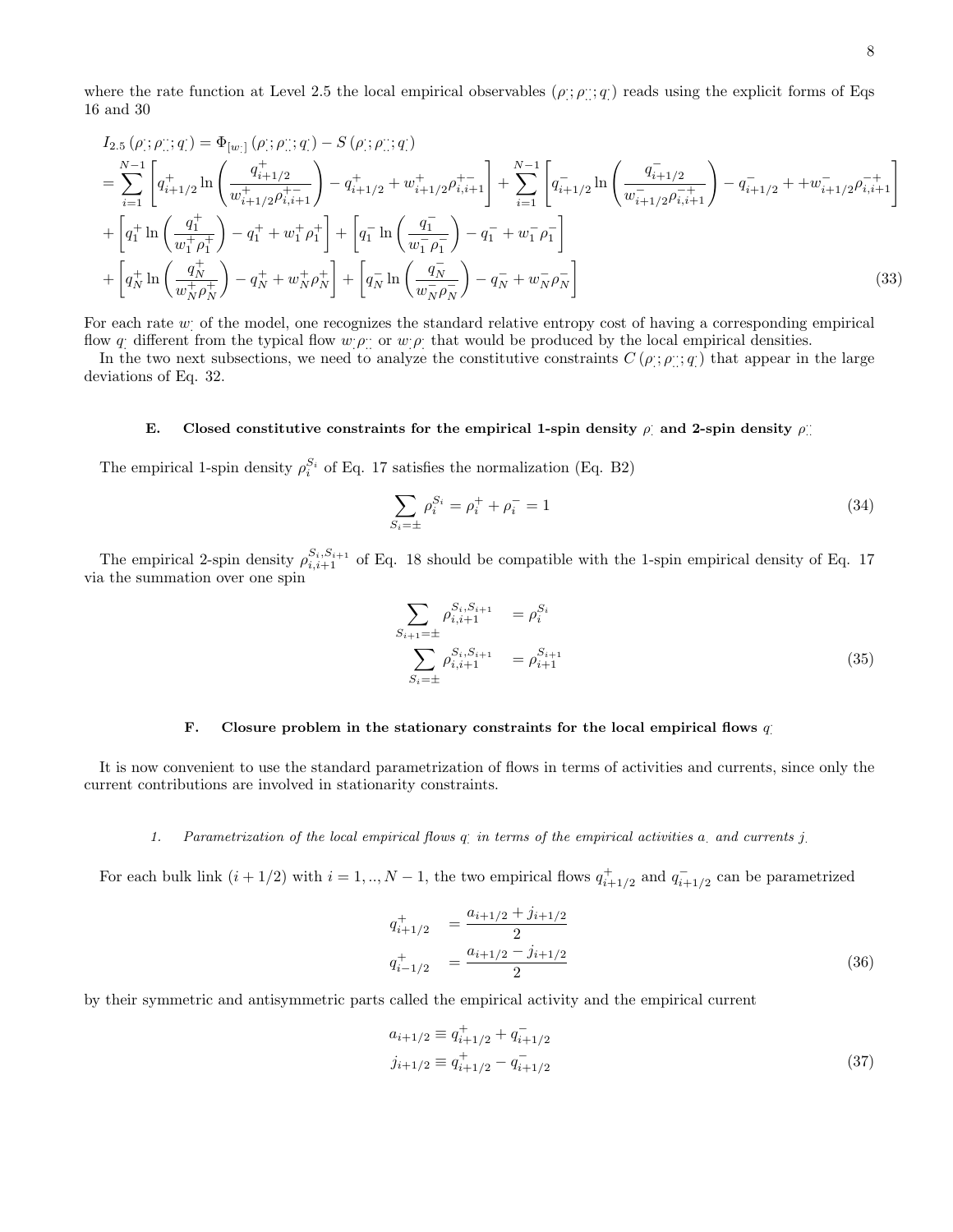Similarly, the two empirical flows  $q_1^{\pm}$  connected to the left reservoir and the two empirical flows  $q_N^{\pm}$  connected to the right reservoir can be parametrized

$$
q_1^+ = \frac{a_1 - j_1}{2}
$$
  
\n
$$
q_1^- = \frac{a_1 + j_1}{2}
$$
  
\n
$$
q_N^+ = \frac{a_N + j_N}{2}
$$
  
\n
$$
q_N^- = \frac{a_N - j_N}{2}
$$
\n(38)

by the activities and the currents

$$
a_1 \equiv q_1^+ + q_1^-
$$
  
\n
$$
j_1 \equiv -q_1^+ + q_1^-
$$
  
\n
$$
a_N \equiv q_N^+ + q_N^-
$$
  
\n
$$
j_N \equiv q_N^+ - q_N^-
$$
\n(39)

# 2. Constraints on the local empirical currents j to ensure the stationarity of the 1-spin empirical density  $\rho$

The stationarity constraint of Eq. B6 for the empirical density  $\rho(S_1, ..., S_N)$  in the full configuration space is the empirical analog of the steady state Equation 7. The main difference is that the empirical flows are now independent variables with respect to the empirical densities. Eq. B6 can be summed over  $(N-1)$  spins to obtain the stationarity constraint for the 1-spin density  $\rho$  as follows.

(i) For  $2 \le i \le N-1$ , the summation of Eq. B6 over the  $(N-1)$  spins  $(S_1, ..., S_{i-1})$  and  $(S_{i+1}, ..., S_N)$  yields the stationarity constraint for the 1-spin density  $\rho_i^+ = 1 - \rho_i^-$ 

$$
0 = \partial_t \rho_i^+ = (q_{i-1/2}^+ - q_{i-1/2}^-) - (q_{i+1/2}^+ - q_{i+1/2}^-) = j_{i-1/2} - j_{i+1/2}
$$
\n
$$
(40)
$$

This is the empirical analog of Eq. 9 concerning the steady state.

(ii) The summation of Eq. B6 over the  $(N-1)$  spins  $(S_2, S_3, ..., S_N)$  yields the stationarity constraint for the 1-spin density  $\rho_1^+ = 1 - \rho_1^-$ 

$$
0 = \partial_t \rho_1^+ = (q_1^- - q_1^+) - (q_{3/2}^+ - q_{3/2}^-) = j_1 - j_{3/2}
$$
\n
$$
(41)
$$

This is the empirical analog of Eq. 10 concerning the steady state.

(iii) The summation of Eq. B6 over the  $(N-1)$  spins  $(S_1, ..., S_{N-2}, S_{N-1})$  yields the stationarity constraint for the 1-spin density  $\rho_N^+ = 1 - \rho_N^-$ 

$$
0 = \partial_t \rho_N^+ = (q_{N-1/2}^+ - q_{N-1/2}^-) - (q_N^+ - q_N^-) = j_{N-1/2} - j_N \tag{42}
$$

This is the empirical analog of Eq. 11 concerning the steady state.

The physical meaning of Eq 40 is simply that the local empirical currents  $j_{i+1/2}$  flowing through the bulk links for  $i = 1, ..., N - 1$  take the same value j, and this value j also corresponds to the incoming current  $j_1 = (q_1^- - q_1^+)$ produced by the left reservoir (Eq. 41) and to the outgoing current  $j_N = (q_N^+ - q_N^-)$  produced by the right reservoir (Eq. 42). In summary, the stationarity of the 1-spin empirical density  $\rho_i^+$  for the N sites  $i = 1, ..., N$  is ensured by the following constraint where the  $(N + 1)$  local empirical currents j have to take the same value j

$$
j = j_1 = j_{3/2} = j_{5/2} = \dots = j_{N-1/2} = j_N \tag{43}
$$

# 3. Stationarity of the 2-spin empirical density  $\rho$ : closing the hierarchy problem via the Mean-field approximation for  $\rho$ :

Now one needs to ensure the stationarity of the 2-spin density  $\rho_{i,i+1}^{S_i,S_{i+1}}$  of Eq. 18. However the summation of the stationarity constraint of Eq. B6 over the remaining  $(N-2)$  spins  $n \neq (i, i + 1)$  involves local empirical observables of three consecutive spins. More generally, the local projections of Eq. B6 do not give closed constraints for local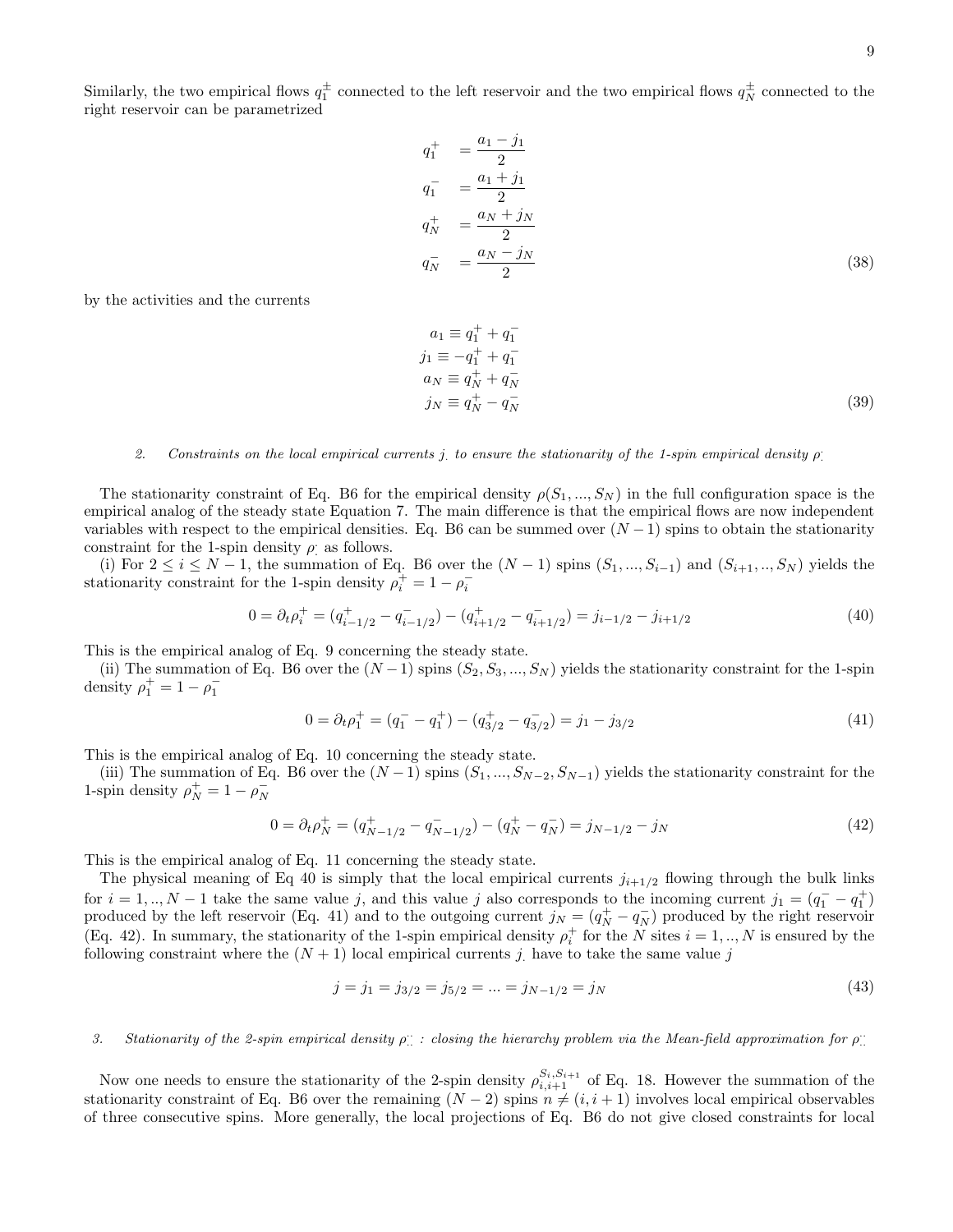empirical observables, but produce a whole hierarchy, which is the analog of the hierarchy for the steady state as recalled after Eq. 11. For many-body dynamics satisfying detailed-balance that converge towards the equilibrium without any steady current, one can use the vanishing of the optimal values of the empirical currents to obtain closed large deviations properties for the local empirical densities and activities, as discussed in detail in [27] with the application to the Kinetically-constrained East model. For the present non-equilibrium exclusion models that do not satisfy detailed-balance and that have non-vanishing currents in the steady state, the simplest approximation to close the hierarchy problem is the Mean-field approximation for the 2-spin empirical density  $\rho$ .

$$
\left[\rho_{i,i+1}^{S_i, S_{i+1}}\right]^{MF} = \rho_i^{S_i} \rho_{i+1}^{S_i}
$$
\n(44)

which is the direct analog of the Mean-field approximation of Eq. 12 for the 2-spins probabilities  $P_{\dots}$  in the steady state.

#### G. Formulation of the Mean-field approximation for the large deviations of local empirical observables

Putting everything together, one obtains that the Mean-field approximation of Eq. 44 for the 2-spin empirical density  $\rho$ : produces the following large deviations for the probability to see the local empirical density  $\rho_i^+ = 1 - \rho_i^-$ (Eq. 34), the local empirical activities  $a$  of Eqs 37 and 39, and the global empirical current j flowing through the whole sample (Eq. 43)

$$
P_T^{[2.5]MF}(\rho^+; j; ; a) \underset{T \to +\infty}{\simeq} e^{-T I_{2.5}^{MF}(\rho; ; j; a)} \tag{45}
$$

where the rate function  $I_{2.5}^{MF}(\rho;\dot{j};a)$  is obtained from the rate function  $I_{2.5}(\rho;\dot{\rho}^{\dots},q)$  of Eq. 33 via the parametrization of Eqs 36 and 38 for the flows  $q$  and the Mean-field approximation of Eq. 44 for the 2-spin empirical density  $\rho$ ::

$$
I_{2.5}^{MF}[\rho_{.}^{+};j;a] = \sum_{i=1}^{N-1} \left[ \frac{a_{i+1/2} + j}{2} \ln \left( \frac{a_{i+1/2} + j}{2w_{i+1/2}^{+} \rho_{i}^{+}(1 - \rho_{i+1}^{+})} \right) + \frac{a_{i+1/2} - j}{2} \ln \left( \frac{a_{i+1/2} - j}{2w_{i+1/2}^{-}(1 - \rho_{i}^{+})\rho_{i+1}^{+}} \right) \right]
$$

$$
-a_{i+1/2} + w_{i+1/2}^{+} \rho_{i}^{+}(1 - \rho_{i+1}^{+}) + w_{i+1/2}^{-}(1 - \rho_{i}^{+})\rho_{i+1}^{+}
$$

$$
+ \frac{a_{1} - j}{2} \ln \left( \frac{a_{1} - j}{2w_{1}^{+}\rho_{1}^{+}} \right) + \frac{a_{1} + j}{2} \ln \left( \frac{a_{1} + j}{2w_{1}^{-}(1 - \rho_{1}^{+})} \right) - a_{1} + w_{1}^{+}\rho_{1}^{+} + w_{1}^{-}(1 - \rho_{1}^{+})
$$

$$
+ \frac{a_{N} + j}{2} \ln \left( \frac{a_{N} + j}{2w_{N}^{+}\rho_{N}^{+}} \right) + \frac{a_{N} - j}{2} \ln \left( \frac{a_{N} - j}{2w_{N}^{-}(1 - \rho_{N}^{+})} \right) - a_{N} + w_{N}^{+}\rho_{N}^{+} + w_{N}^{-}(1 - \rho_{N}^{+}) \tag{46}
$$

Eq. 45 characterizes how rare it is for large T to see empirical observables  $[\rho^+; j; a]$  that are different from their typical values given by the steady state values  $[P^+; J; A]$  in the Mean-Field approximation of Eqs 9 10 11 and 23: the Mean-Field steady state activities are given by

$$
A_{i+1/2} = w_{i+1/2}^+ P_i^+ (1 - P_{i+1}^+) + w_{i+1/2}^- (1 - P_i^+) P_{i+1}^+
$$
  
\n
$$
A_1 = w_1^+ P_1^+ + w_1^- (1 - P_1^+)
$$
  
\n
$$
A_N = w_N^+ P_N^+ + w_N^- (1 - P_N^+) \tag{47}
$$

while the Mean-Field steady state current  $J$  flowing through the whole sample reads

$$
J = w_{i+1/2}^+ P_i^+ (1 - P_{i+1}^+) - w_{i+1/2}^- (1 - P_i^+) P_{i+1}^+ = w_1^- (1 - P_1^+) - w_1^+ P_1^+ = w_N^+ P_N^+ - w_N^- (1 - P_N^+) \tag{48}
$$

# H. Time-additive observables involving only the 1-spin empirical density  $\rho$  and the local empirical flows q.

The large deviations of Eq. 45 are interesting on their own as discussed above, but they are also useful to analyze all the time-additive observables  $O_T$  that can be written in terms of the 1-spin empirical density  $\rho_i^{\pm}$  and the local empirical flows  $q^{\pm}$  using some coefficients  $(\alpha^{\pm}; \beta^{\pm})$ 

$$
O_T = \sum_{i=1}^{N} \left( \alpha_i^+ \rho_i^+ + \alpha_i^- \rho_i^- \right) + \sum_{i=1}^{N-1} \left( \beta_{i+1/2}^+ q_{i+1/2}^+ + \beta_{i+1/2}^- q_{i-1/2}^+ \right) + \beta_1^+ q_1^+ + \beta_1^- q_1^- + \beta_N^+ q_N^+ + \beta_N^- q_N^- \tag{49}
$$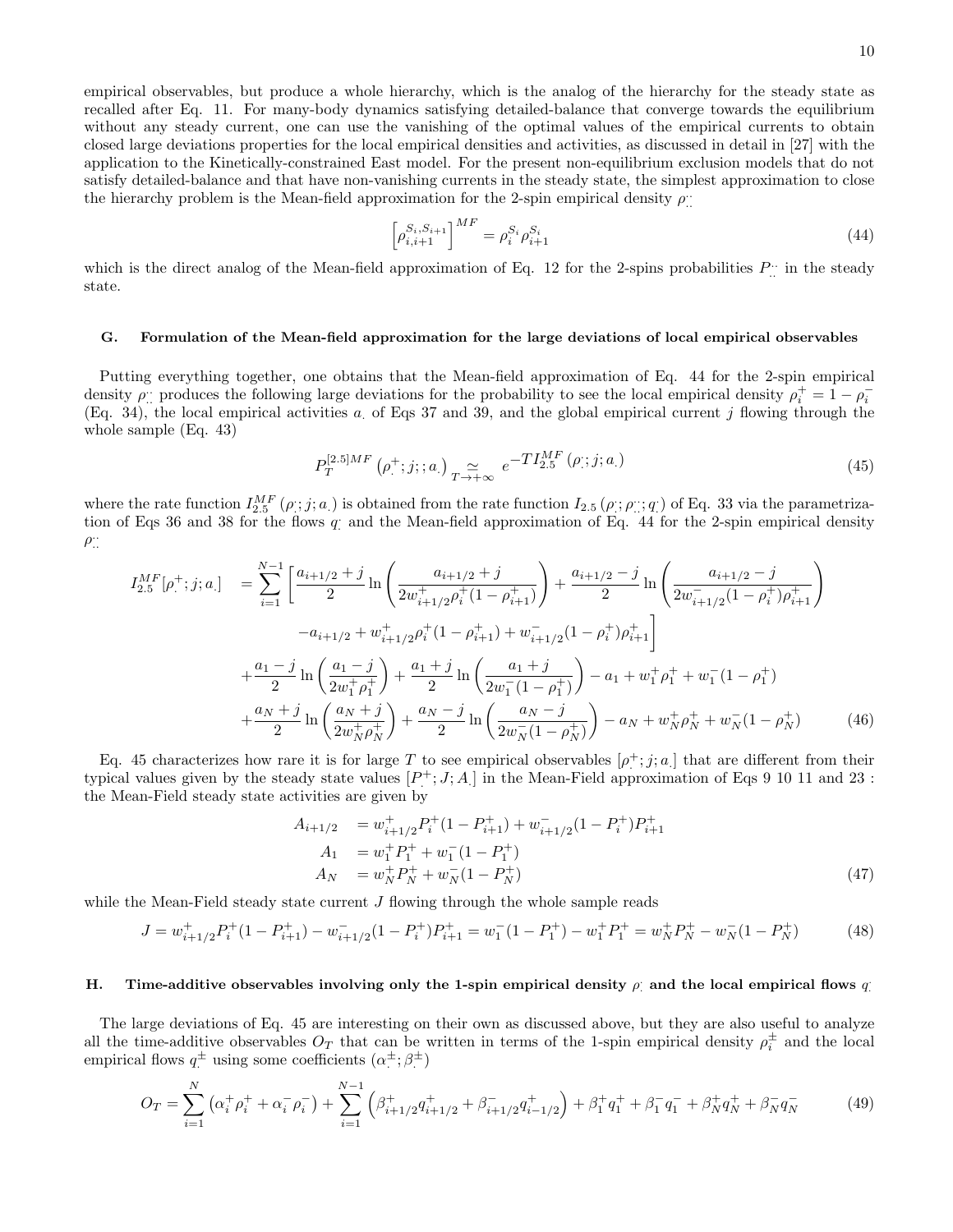Using the normalization of Eq. 34 to eliminate  $\rho_i^- = 1 - \rho_i^+$  and the parametrization of Eqs 36 and 38 for the empirical flows, this observable can be rewritten in terms of the local densities  $\rho^+$ , of the local activities a and of the global empirical current j

$$
O_T = \alpha_0 + \sum_{i=1}^{N} \alpha_i \rho_i^+ + \sum_{i=1}^{N-1} \beta_{i+1/2} a_{i+1/2} + \beta_1 a_1 + \beta_N a_N + \nu j
$$
\n(50)

with the appropriate coefficients

$$
\alpha_0 = \sum_{i=1}^{N} \alpha_i^-
$$
\n
$$
\alpha_i = \alpha_i^+ - \alpha_i^-
$$
\n
$$
\beta_{i+1/2} = \frac{\beta_{i+1/2}^+ + \beta_{i+1/2}^-}{2}
$$
\n
$$
\beta_1 = \frac{\beta_1^+ + \beta_1^-}{2}
$$
\n
$$
\beta_N = \frac{\beta_N^+ + \beta_N^-}{2}
$$
\n
$$
\nu = \sum_{i=1}^{N-1} \frac{\beta_{i+1/2}^+ - \beta_{i+1/2}^-}{2} + \frac{\beta_1^- - \beta_1^+}{2} + \frac{\beta_N^+ - \beta_N^-}{2} \tag{51}
$$

#### IV. LARGE DEVIATIONS FOR INHOMOGENEOUS ASEP IN THE MEAN-FIELD APPROXIMATION

In this section, we discuss the properties and the consequences of the Large deviations at Level 2.5 in the Mean-Field approximation of Eqs 45 and 46 for a given inhomogeneous ASEP sample defined by the rates  $w$ .

# A. Gallavotti-Cohen symmetry of the Mean-Field rate function  $I_{2.5}^{MF}[\rho^+;j;a_.]$  for opposite values  $(j,-j)$

When the empirical density  $\rho^+$  and the empirical activities a are given, the difference of the rate function of Eq. 46 for two opposite values  $(\pm j)$  of the empirical current

$$
I_{2.5}^{MF}[\rho_{\cdot}^{+};j;a_{\cdot}] - I_{2.5}^{MF}[\rho_{\cdot}^{+};-j;a_{\cdot}] = j \left[ \sum_{i=1}^{N-1} \ln \left( \frac{w_{i+1/2}^{-1}(1-\rho_{i}^{+})\rho_{i+1}^{+}}{w_{i+1/2}^{+}\rho_{i}^{+}(1-\rho_{i+1}^{+})} \right) + \ln \left( \frac{w_{1}^{+}\rho_{1}^{+}}{w_{1}^{-}(1-\rho_{1}^{+})} \right) \right]
$$
  

$$
= j \ln \left[ \frac{w_{1}^{+}}{w_{1}^{-}} \left( \prod_{i=1}^{N-1} \frac{w_{i+1/2}^{-1}}{w_{i+1/2}^{+}} \right) \frac{w_{N}^{-1}}{w_{N}^{+}} \right]
$$
(52)

is linear in j and the factor  $\ln \left[\frac{w_1^+}{w_1^-}\right] \left(\prod_{i=1}^{N-1} \right)$  $\frac{w_{i+1/2}^{-}}{w_{i+1/2}^{+}}$  $\begin{pmatrix} w_N^- \\ w_N^+ \end{pmatrix}$ measures the irreversibility of the dynamics : this is an example of the Gallavotti-Cohen fluctuation relations (see [16, 32, 99–110] and references therein).

Note that for the Symmetric model (SEP), where the two rates on each bulk link coincide  $w_{i+1/2}^{\pm} = D_{i+1/2}$  (Eq. 4), the Gallavotti-Cohen symmetry of Eq. 52 reduces to

$$
(SEP) \qquad I_{2.5}^{MF}[\rho^+; j; a] - I_{2.5}^{MF}[\rho^+; -j; a] = j \ln \left[ \frac{w_1^+ w_N^-}{w_1^- w_N^+} \right] \tag{53}
$$

since the irreversibility of the dynamics comes only from the two boundary spins connected to the two reservoirs.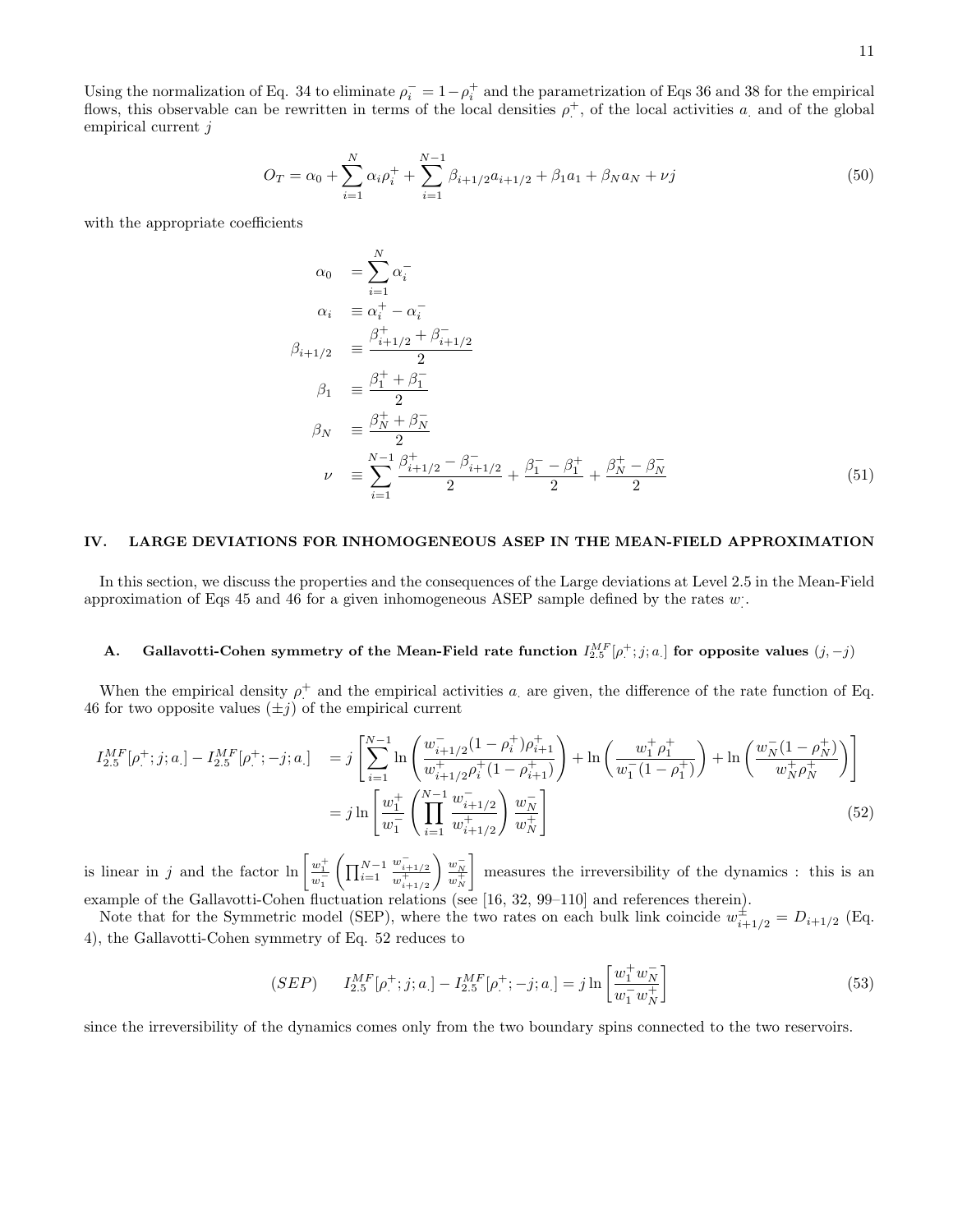# B. Explicit contraction of the Level 2.5 over the activities  $a_i$  to obtain the Level 2.25 for  $[\rho^+; j]$

As already stressed for many other Markov jump processes [10, 17, 18, 20, 23], the contraction over the activities can be implemented explicitly. The optimization of the rate function of Eq. 46 over the local empirical activities a.

$$
0 = \frac{\partial I_{2.5}^{MF}[\rho^+; j; a]}{\partial a_{i+1/2}} = \frac{1}{2} \ln \left( \frac{a_{i+1/2}^2 - j^2}{4w_{i+1/2}^+ w_{i+1/2}^- \rho_i^+ (1 - \rho_i^+) \rho_{i+1}^+ (1 - \rho_{i+1}^+)} \right)
$$
  
\n
$$
0 = \frac{\partial I_{2.5}^{MF}[\rho^+; j; a]}{\partial a_1} = \frac{1}{2} \ln \left( \frac{a_1^2 - j^2}{4w_1^+ w_1^- \rho_1^+ (1 - \rho_1^+)} \right)
$$
  
\n
$$
0 = \frac{\partial I_{2.5}^{MF}[\rho^+; j; a]}{\partial a_N} = \frac{1}{2} \ln \left( \frac{a_N^2 - j^2}{4w_N^+ w_N^- \rho_N^+ (1 - \rho_N^+)} \right)
$$
  
\n(54)

yields the optimal values

$$
a_{i+1/2}^{opt} = \sqrt{j^2 + 4w_{i+1/2}^+ w_{i+1/2}^- \rho_i^+(1 - \rho_i^+) \rho_{i+1}^+(1 - \rho_{i+1}^+)}
$$
  
\n
$$
a_1^{opt} = \sqrt{j^2 + 4w_1^+ w_1^- \rho_1^+(1 - \rho_1^+)}
$$
  
\n
$$
a_N^{opt} = \sqrt{j^2 + 4w_N^+ w_N^- \rho_N^+(1 - \rho_N^+)}
$$
  
\n(55)

that can be plugged into Eq. 46 to obtain the rate function at Level 2.25

$$
I_{2.25}^{MF}[\rho_{,}^{+};j] = I_{2.5}^{MF}[\rho_{,}^{+};j;a_{,}^{opt}]
$$
\n
$$
= \sum_{i=1}^{N-1} \left[ j \ln \left( \frac{j + \sqrt{j^{2} + 4w_{i+1/2}^{+}w_{i+1/2}^{-}p_{i}^{+}(1 - \rho_{i}^{+})\rho_{i+1}^{+}(1 - \rho_{i+1}^{+})}}{2w_{i+1/2}^{+}p_{i}^{+}(1 - \rho_{i+1}^{+})} \right) \right]
$$
\n
$$
- \sqrt{j^{2} + 4w_{i+1/2}^{+}w_{i+1/2}^{-}p_{i}^{+}(1 - \rho_{i}^{+})\rho_{i+1}^{+}(1 - \rho_{i+1}^{+})} + w_{i+1/2}^{+}p_{i}^{+}(1 - \rho_{i+1}^{+}) + w_{i+1/2}^{-}(1 - \rho_{i}^{+})\rho_{i+1}^{+} \right]
$$
\n
$$
+ j \ln \left( \frac{j + \sqrt{j^{2} + 4w_{1}^{+}w_{1}^{-}\rho_{1}^{+}(1 - \rho_{1}^{+})}}{2w_{1}^{-}(1 - \rho_{1}^{+})} \right) - \sqrt{j^{2} + 4w_{1}^{+}w_{1}^{-}\rho_{1}^{+}(1 - \rho_{1}^{+})} + w_{1}^{+}p_{1}^{+} + w_{1}^{-}(1 - \rho_{1}^{+})
$$
\n
$$
+ j \ln \left( \frac{j + \sqrt{j^{2} + 4w_{N}^{+}w_{N}^{-}\rho_{N}^{+}(1 - \rho_{N}^{+})}}{2w_{N}^{+}\rho_{N}^{+}} \right) - \sqrt{j^{2} + 4w_{N}^{+}w_{N}^{-}\rho_{N}^{+}(1 - \rho_{N}^{+})} + w_{N}^{+}\rho_{N}^{+} + w_{N}^{-}(1 - \rho_{N}^{+}) \qquad (56)
$$

that governs the joint probability of the global empirical current j and of the local empirical density  $\rho_i^+$ 

$$
P_T^{MF[2.25]}[\rho^+;j] \underset{T \to +\infty}{\simeq} e^{-TI_{2.25}^{MF}[\rho^+;j]} \tag{57}
$$

The rate function at Level 2.25 inherits the Gallavotti-Cohen symmetry of Eq. 52 for the rate function at Level 2.5 as follows : when the empirical density  $\rho^+$  is given, the difference of the rate function of Eq. 56 for two opposite values  $(\pm j)$  of the empirical current displays the same linear behavior in j

$$
I_{2.25}^{MF}[\rho^+; j] - I_{2.5}^{MF}[\rho^+; -j] = j \ln \left[ \frac{w_1^+}{w_1^-} \left( \prod_{i=1}^{N-1} \frac{w_{i+1/2}^-}{w_{i+1/2}^+} \right) \frac{w_N^-}{w_N^+} \right]
$$
(58)

For zero empirical current  $j = 0$ , the rate function of Eq. 56 simplifies into

$$
I_{2.25}^{MF}[\rho^+; j = 0] = \sum_{i=1}^{N-1} \left[ \sqrt{w_{i+1/2}^+ \rho_i^+ (1 - \rho_{i+1}^+)} - \sqrt{w_{i+1/2}^- (1 - \rho_i^+) \rho_{i+1}^+} \right]^2 + \left[ \sqrt{w_1^+ \rho_1^+} - \sqrt{w_1^- (1 - \rho_1^+)} \right]^2 + \left[ \sqrt{w_N^+ \rho_N^+} - \sqrt{w_N^- (1 - \rho_N^+)} \right]^2
$$
(59)

while the tails for large currents  $j \to \pm \infty$  are given by the leading term

I

$$
I_{2.25}^{MF}[\rho^+; j = 0] \quad \underset{j \to \pm \infty}{\simeq} (N+1)|j| \ln |j| \tag{60}
$$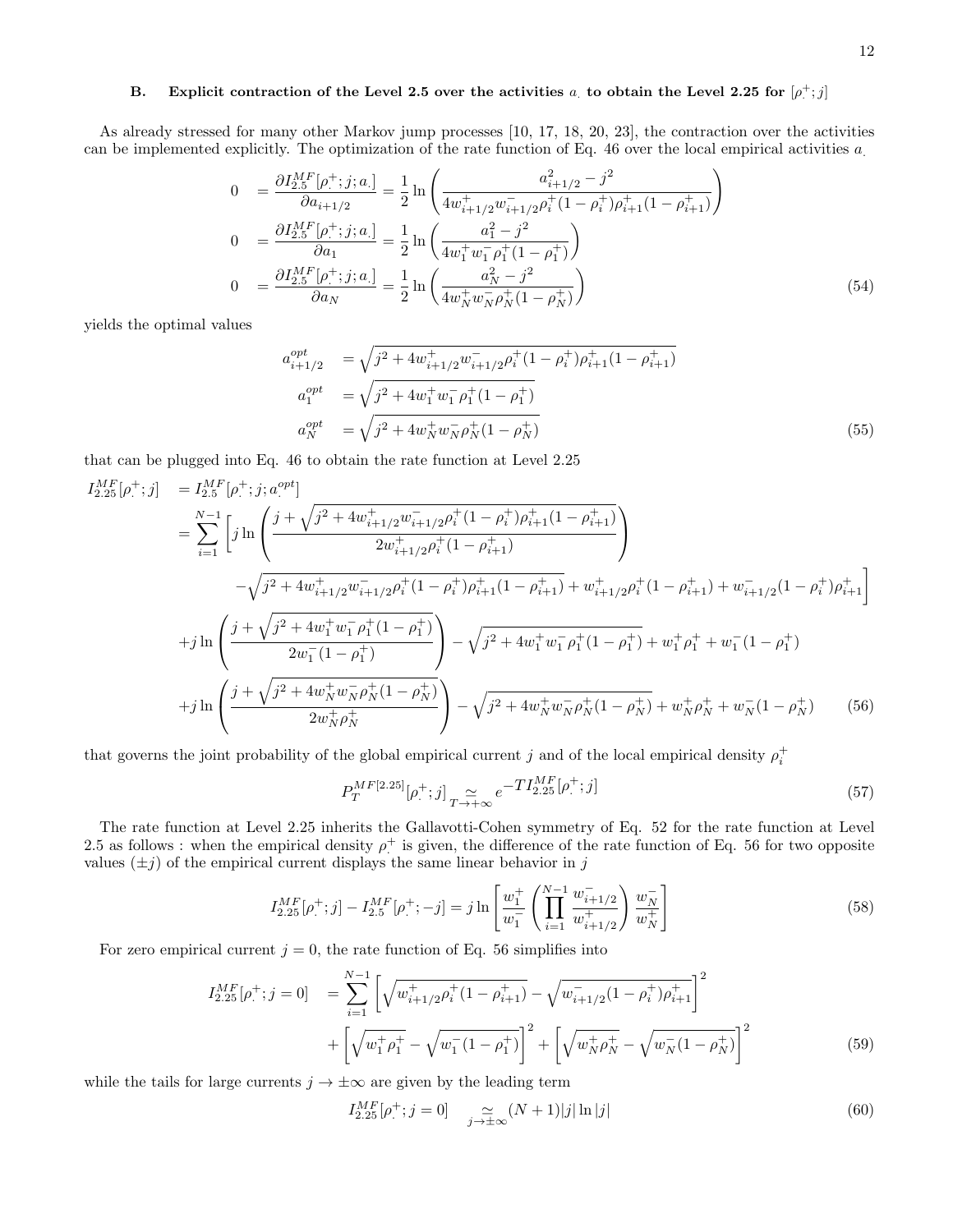# C. Implicit contraction of the Level 2.25 over the current j to obtain the Level 2 for the density  $\rho^+$

The optimization of the rate function at Level 2.25 of Eq. 56 over the global empirical current  $j$ 

$$
0 = \frac{\partial I_{2.25}^{MF}[\rho^+;j]}{\partial j} = \sum_{i=1}^{N-1} \ln \left( \frac{j + \sqrt{j^2 + 4w_{i+1/2}^+ w_{i+1/2}^- \rho_i^+ (1 - \rho_i^+) \rho_{i+1}^+ (1 - \rho_{i+1}^+)}{2w_{i+1/2}^+ \rho_i^+ (1 - \rho_{i+1}^+)} \right) + \ln \left( \frac{j + \sqrt{j^2 + 4w_1^+ w_1^- \rho_1^+ (1 - \rho_1^+)}{2w_1^- (1 - \rho_1^+)} \right) + \ln \left( \frac{j + \sqrt{j^2 + 4w_N^+ w_N^- \rho_N^+ (1 - \rho_N^+)}{2w_N^+ \rho_N^+}}{2w_N^+ \rho_N^+} \right) \tag{61}
$$

yields that the optimal value  $j_{opt}[\rho^+]$  as a function of the empirical density  $\rho^+_i$  for  $i=1,..,N$  is the solution of

$$
1 = \left(\frac{j_{opt}[\rho^+] + \sqrt{j_{opt}^2[\rho^+] + 4w_1^+w_1^- \rho_1^+(1-\rho_1^+)} }{2w_1^-(1-\rho_1^+)}\right) \left(\frac{j_{opt}[\rho^+] + \sqrt{j_{opt}^2[\rho^+] + 4w_N^+w_N^- \rho_N^+(1-\rho_N^+)} }{2w_N^+ \rho_N^+}\right)
$$
  

$$
\prod_{i=1}^{N-1} \left(\frac{j_{opt}[\rho^+] + \sqrt{j_{opt}^2[\rho^+] + 4w_{i+1/2}^+w_{i+1/2}^- \rho_i^+(1-\rho_i^+)\rho_{i+1}^+(1-\rho_{i+1}^+)} }{2w_{i+1/2}^+ \rho_i^+(1-\rho_{i+1}^+)}\right)
$$
(62)

One needs to plug this solution into Eq. 56 to obtain the rate function at Level 2 for the empirical density alone

$$
I_2^{MF}[\rho^+] = I_{2.25}^{MF}[\rho^+; j_{opt}[\rho^+]]
$$
\n(63)  
\n
$$
= \sum_{i=1}^{N-1} \left[ w_{i+1/2}^+ \rho_i^+ (1 - \rho_{i+1}^+) + w_{i+1/2}^- (1 - \rho_i^+) \rho_{i+1}^+ - \sqrt{j_{opt}^2 [\rho^+] + 4w_{i+1/2}^+ w_{i+1/2}^- \rho_i^+ (1 - \rho_i^+) \rho_{i+1}^+ (1 - \rho_{i+1}^+)} \right]
$$
\n
$$
+ w_1^+ \rho_1^+ + w_1^- (1 - \rho_1^+) - \sqrt{j_{opt}^2 [\rho^+] + 4w_1^+ w_1^- \rho_1^+ (1 - \rho_1^+)} \newline + w_N^+ \rho_N^+ + w_N^- (1 - \rho_N^+) - \sqrt{j_{opt}^2 [\rho^+] + 4w_N^+ w_N^- \rho_N^+ (1 - \rho_N^+)}
$$
\n(63)

So here the Level 2 is not fully explicit as a consequence of Eq. 62 for the optimal current  $j_{opt}[\rho^+]$ , in contrast to the Totally Asymmetric model (TASEP) that will be discussed in subsection V B.

# D. Typical fluctuations of order  $\frac{1}{\sqrt{T}}$  for the empirical densities and flows around their steady state values

If one is interested only in the small typical fluctuations of order  $\frac{1}{\sqrt{2}}$  $\frac{1}{T}$  around the steady state values  $[P^+; J; A]$ discussed in Eqs 47 and 48

$$
\rho_i^+ = P_i^+ + \frac{\hat{\rho}_i^+}{\sqrt{T}}
$$
  
\n
$$
j = J + \frac{\hat{j}}{\sqrt{T}}
$$
  
\n
$$
A_{i+1/2} = A_{i+1/2} + \frac{\hat{a}_{i+1/2}}{\sqrt{T}}
$$
  
\n
$$
a_1 = A_1 + \frac{\hat{a}_1}{\sqrt{T}}
$$
  
\n
$$
a_N = A_N + \frac{\hat{a}_N}{\sqrt{T}}
$$
  
\n(64)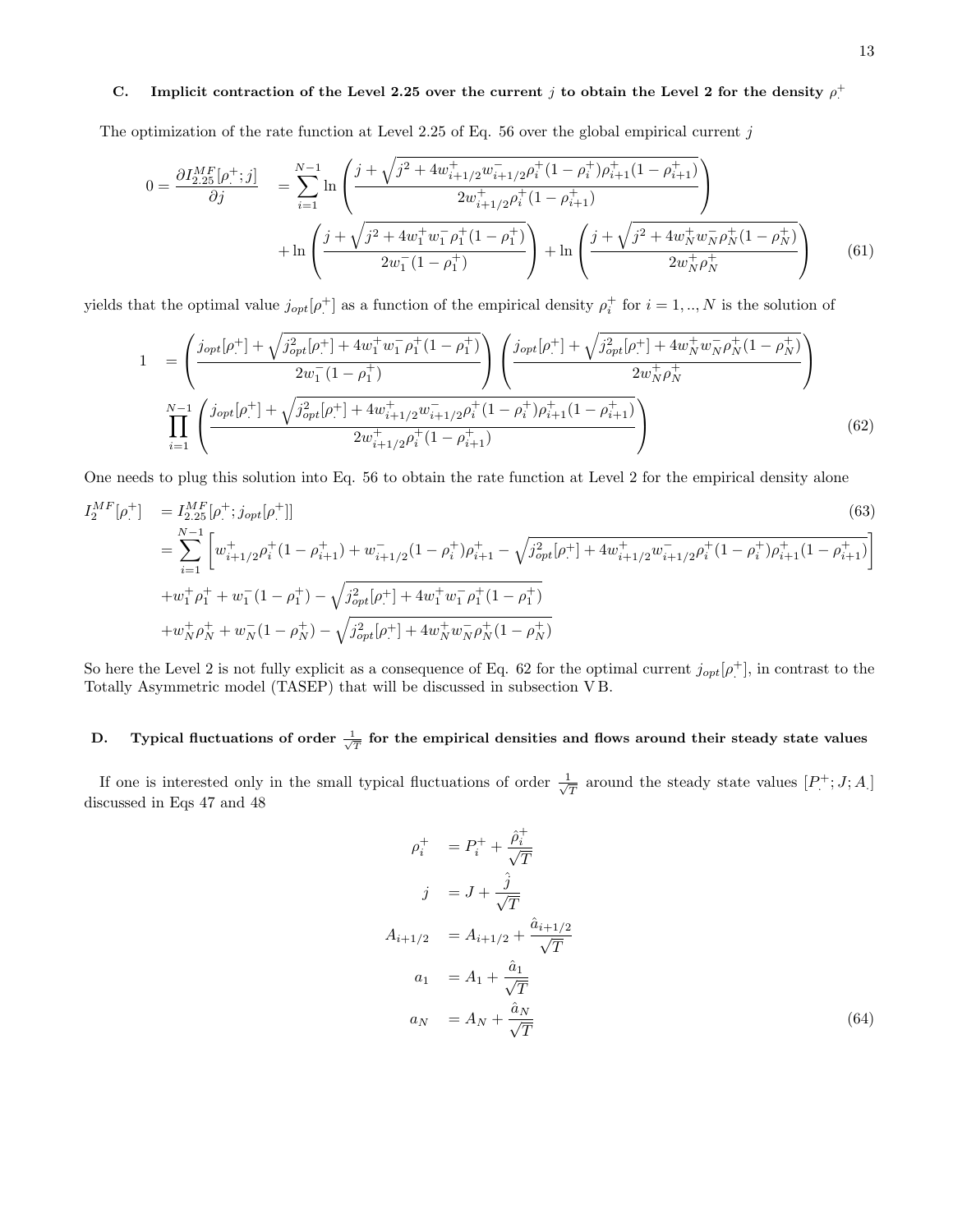one needs to expand the rate function  $I_{2.5}^{MF}[\rho^+; j; a]$  of Eq. 46 at second order in the perturbations in order to obtain the rescaled Gaussian rate function for the rescaled empirical observables  $[\hat{\rho}^{\pm}; \hat{j}; \hat{a}]$ 

$$
\hat{I}_{2.5}^{Gauss}[\hat{\rho}_{.}^{+};\hat{j};\hat{a}_{.}]\equiv\lim_{T\to+\infty}\left(TI_{2.5}^{MF}[\rho_{.}^{+}=P_{.}^{+}+\frac{\hat{\rho}_{.}^{+}}{\sqrt{T}};j=J+\frac{\hat{j}}{\sqrt{T}};a_{.}=A_{.}+\frac{\hat{a}_{.}}{\sqrt{T}}]\right)
$$
\n
$$
=\sum_{i=1}^{N-1}\left(\frac{\left[\frac{\hat{a}_{i+1/2}+\hat{j}}{2}-w_{i+1/2}^{+}[\hat{\rho}_{i}^{+}(1-P_{i+1}^{+})-P_{i}\hat{\rho}_{i+1}^{+}]\right]^{2}}{w_{i+1/2}^{+}P_{i}^{+}(1-P_{i+1}^{+})}+\frac{\left[\frac{\hat{a}_{i+1/2}-\hat{j}}{2}-w_{i+1/2}^{-}[-\hat{\rho}_{i}^{+}P_{i+1}+(1-P_{i})\hat{\rho}_{i+1}^{+}]\right]^{2}}{w_{i+1/2}^{-}(1-P_{i}^{+})P_{i+1}^{+}}\right)
$$
\n
$$
+\frac{\left[\frac{\hat{a}_{1}-\hat{j}}{2}-w_{1}^{+}\hat{\rho}_{1}^{+}\right]^{2}}{w_{1}^{+}P_{1}^{+}}+\frac{\left[\frac{\hat{a}_{1}+\hat{j}}{2}+w_{1}^{-}\hat{\rho}_{1}^{+}\right]^{2}}{w_{1}^{-}(1-P_{1}^{+})}+\frac{\left[\frac{\hat{a}_{N}+\hat{j}}{2}-w_{N}^{+}\hat{\rho}_{N}^{+}\right]^{2}}{w_{N}^{+}P_{N}^{+}}+\frac{\left[\frac{\hat{a}_{N}-\hat{j}}{2}+w_{N}^{-}\hat{\rho}_{N}^{+}\right]^{2}}{w_{N}^{-}(1-P_{N}^{+})}\right]
$$
\n(65)

that will govern the joint probability  $\hat{P}_T^{[2.5]}$  $T^{[2.5]}[\hat{\rho}^+;\hat{j};\hat{a}]$  of the rescaled fluctuations  $[\hat{\rho}^+;\hat{j};\hat{a}]$ 

$$
\hat{P}_T^{[2.5]}[\hat{\rho}^+;\hat{j};\hat{a}] \underset{T \to +\infty}{\simeq} e^{-\hat{I}_{2.5}^{Gauss}[\hat{\rho}^+;\hat{j};\hat{a}]} \tag{66}
$$

If one is only interested into the rescaled fluctuations  $[\hat{\rho}^+;\hat{j}]$  of the empirical density and of the current, the corresponding rescaled Gaussian rate function reads

$$
\hat{I}_{2.25}^{Gauss}[\hat{\rho}^{+};\hat{j}] = \lim_{T \to +\infty} \left( TI_{2.25}^{MF}[\rho^{+} = P^{+} + \frac{\hat{\rho}^{+}}{\sqrt{T}}; j = J + \frac{\hat{j}}{\sqrt{T}}] \right)
$$
\n
$$
= \sum_{i=1}^{N-1} \frac{\left[ \hat{j} - \left( \hat{\rho}_{i}^{+}[w_{i+1/2}^{+}(1 - P_{i+1}^{+}) - w_{i+1/2}^{-}P_{i+1}] + \hat{\rho}_{i+1}^{+}[-w_{i+1/2}^{+}P_{i} + w_{i+1/2}^{-}(1 - P_{i})] \right) \right]^{2}}{w_{i+1/2}^{+}P_{i}^{+}(1 - P_{i+1}^{+}) + w_{i+1/2}^{-}(1 - P_{i}^{+})P_{i+1}^{+}}
$$
\n
$$
+ \frac{\left[ \hat{j} + (w_{1}^{+} + w_{1}^{-})\hat{\rho}_{1}^{+} \right]^{2}}{w_{1}^{-} + (w_{1}^{+} - w_{1}^{-})P_{1}^{+}} + \frac{\left[ \hat{j} - (w_{N}^{+} + w_{N}^{-})\hat{\rho}_{N}^{+} \right]^{2}}{w_{N}^{-} + (w_{N}^{+} - w_{N}^{-})P_{N}^{+}}
$$
\n(67)

The optimization of this rate function over the rescaled fluctuation  $\hat{j}$  of the current

$$
0 = \frac{1}{2} \frac{\partial \hat{I}_{2.25}^{Gauss}[\hat{\rho}^{+};\hat{j}]}{\partial \hat{j}}
$$
  
\n
$$
= \hat{j} \left[ \sum_{i=1}^{N-1} \frac{1}{w_{i+1/2}^{+} P_{i}^{+} (1 - P_{i+1}^{+}) + w_{i+1/2}^{-} (1 - P_{i}^{+}) P_{i+1}^{+}} + \frac{1}{w_{1}^{-} + (w_{1}^{+} - w_{1}^{-}) P_{1}^{+}} + \frac{1}{w_{N}^{-} + (w_{N}^{+} - w_{N}^{-}) P_{N}^{+}} \right]
$$
  
\n
$$
- \sum_{i=1}^{N-1} \frac{\left(\hat{\rho}_{i}^{+} [w_{i+1/2}^{+} (1 - P_{i+1}^{+}) - w_{i+1/2}^{-} P_{i+1}] + \hat{\rho}_{i+1}^{+} [-w_{i+1/2}^{+} P_{i} + w_{i+1/2}^{-} (1 - P_{i})] \right)}{w_{i+1/2}^{+} P_{i}^{+} (1 - P_{i+1}^{+}) + w_{i+1/2}^{-} (1 - P_{i}^{+}) P_{i+1}^{+}}
$$
  
\n
$$
+ \frac{\left(w_{1}^{+} + w_{1}^{-}\right) \hat{\rho}_{1}^{+}}{w_{1}^{-} + (w_{1}^{+} - w_{1}^{-}) P_{1}^{+}} - \frac{\left(w_{N}^{+} + w_{N}^{-}\right) \hat{\rho}_{N}^{+}}{w_{N}^{-} + (w_{N}^{+} - w_{N}) P_{N}^{+}} \right)
$$
(68)

yields the explicit optimal value (in contrast to the implicit Eq. 62)

$$
\hat{j}^{opt}[\hat{\rho}_{\cdot}^{+}] = \frac{\sum_{i=1}^{N-1} \left( \hat{\rho}_{i}^{+}[w_{i+1/2}^{+}(1-P_{i+1}^{+})-w_{i+1/2}^{-}P_{i+1}] + \hat{\rho}_{i+1}^{+}[-w_{i+1/2}^{+}P_{i}+w_{i+1/2}^{-}(1-P_{i})] \right)}{w_{i+1/2}^{+}P_{i}^{+}(1-P_{i+1}^{+})+w_{i+1/2}^{-}(1-P_{i}^{+})P_{i+1}^{+}} - \frac{\left( w_{1}^{+}+w_{1}^{-} \right) \hat{\rho}_{1}^{+}}{w_{1}^{-}+(w_{1}^{+}-w_{1}^{-})P_{1}^{+}} + \frac{\left( w_{N}^{+}+w_{N}^{-} \right) \hat{\rho}_{N}^{+}}{w_{N}^{-}+(w_{N}^{+}-w_{N}^{-})P_{N}^{+}}}{\sum_{i=1}^{N-1} \frac{1}{w_{i+1/2}^{+}P_{i}^{+}(1-P_{i+1}^{+})+w_{i+1/2}^{-}(1-P_{i}^{+})P_{i+1}^{+}} + \frac{1}{w_{1}^{-}+(w_{1}^{+}-w_{1}^{-})P_{1}^{+}} + \frac{1}{w_{N}^{-}+(w_{N}^{+}-w_{N}^{-})P_{N}^{+}}} \tag{69}
$$

that can be plugged into Eq. 67 to obtain the rescaled Gaussian rate function for the rescaled fluctuations of the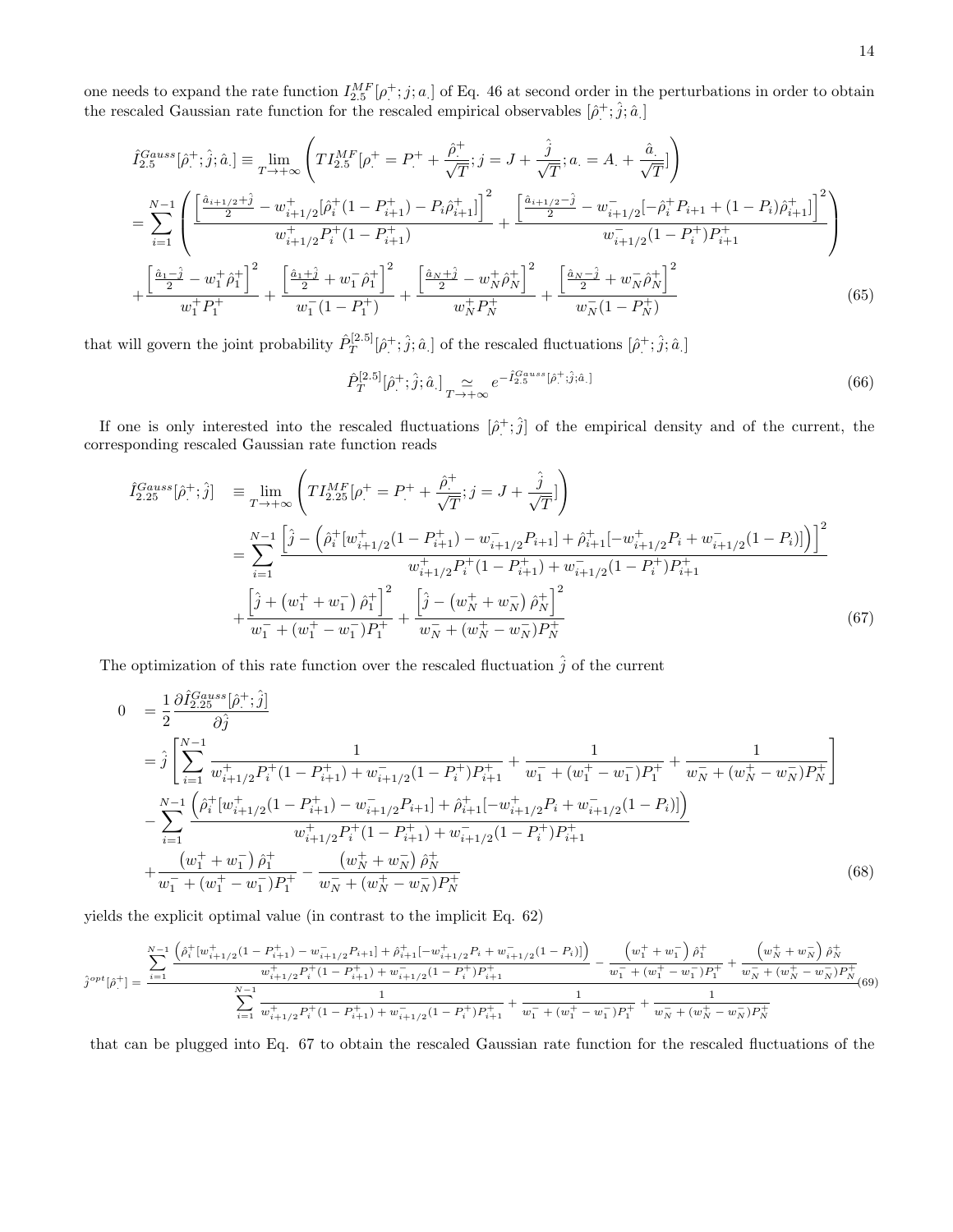empirical density  $\hat{\rho}^+$ alone

$$
\hat{I}_{2}^{Gauss}[\hat{\rho}_{.}^{+}] = \hat{I}_{2.25}^{Gauss}[\hat{\rho}_{.}^{+};\hat{j}^{opt}[\hat{\rho}_{.}^{+}]]
$$
\n
$$
= \sum_{i=1}^{N-1} \frac{\left[\hat{j}^{opt}[\hat{\rho}_{.}^{+}] - \left(\hat{\rho}_{i}^{+}[w_{i+1/2}^{+}(1-P_{i+1}^{+}) - w_{i+1/2}^{-}P_{i+1}] + \hat{\rho}_{i+1}^{+}[-w_{i+1/2}^{+}P_{i} + w_{i+1/2}^{-}(1-P_{i})]\right)\right]^{2}}{w_{i+1/2}^{+}P_{i}^{+}(1-P_{i+1}^{+}) + w_{i+1/2}^{-}(1-P_{i}^{+})P_{i+1}^{+}}
$$
\n
$$
+ \frac{\left[\hat{j}^{opt}[\hat{\rho}_{.}^{+}] + \left(w_{1}^{+} + w_{1}^{-}\right)\hat{\rho}_{1}^{+}\right]^{2}}{w_{1}^{-} + \left(w_{1}^{+} - w_{1}^{-}\right)P_{1}^{+}} + \frac{\left[\hat{j}^{opt}[\hat{\rho}_{.}^{+}] - \left(w_{N}^{+} + w_{N}^{-}\right)\hat{\rho}_{N}^{+}\right]^{2}}{w_{N}^{-} + \left(w_{N}^{+} - w_{N}^{-}\right)P_{N}^{+}} \tag{70}
$$

### E. Application to the large deviations of time-additive observables involving the local empirical observables

The time-additive observable  $O_T$  of Eq. 49 involving only the 1-spin empirical density  $\rho^{\pm}$  and the local empirical flows  $q^{\pm}$  has been rewritten in terms of the local densities  $\rho^+$ , the local activities a and the global empirical current j in Eq. 50. As a consequence, its generating function of Eq. A21 can be evaluated from the Level 2.5 of Eq. 45 via an integral over the empirical variables  $[\rho^+; j; a]$ 

$$
\langle e^{T k O} \rangle = \int_{-\infty}^{+\infty} d j \left[ \prod_{i=1}^{N} \int_{0}^{1} d \rho_{i}^{+} \right] \left[ \prod_{i=1}^{N-1} \int_{0}^{+\infty} d a_{i+1/2} \right] \int_{0}^{+\infty} d a_{1} \int_{0}^{+\infty} d a_{N}
$$
\n
$$
T k \left[ \alpha_{0} + \sum_{i=1}^{N} \alpha_{i} \rho_{i}^{+} + \sum_{i=1}^{N-1} \beta_{i+1/2} a_{i+1/2} + \beta_{1} a_{1} + \beta_{N} a_{N} + \nu j \right]
$$
\n
$$
T^{M F[2.5]}_{T \to +\infty} \int_{-\infty}^{+\infty} d j \left[ \prod_{i=1}^{N} \int_{0}^{1} d \rho_{i}^{+} \right] \left[ \prod_{i=1}^{N-1} \int_{0}^{+\infty} d a_{i+1/2} \right] \int_{0}^{+\infty} d a_{1} \int_{0}^{+\infty} d a_{N} e^{-T L_{2.5}^{[k]}[\rho_{i}^{+}; j; a]} \tag{71}
$$

with the function

$$
L_{2.5}^{[k]}[\rho^+;j;a] = I_{2.5}^{MF}[\rho^+;j;a] - k \left[ \alpha_0 + \sum_{i=1}^N \alpha_i \rho_i^+ + \sum_{i=1}^{N-1} \beta_{i+1/2} a_{i+1/2} + \beta_1 a_1 + \beta_N a_N + \nu j \right]
$$
(72)

The optimization over the local empirical activities  $a$ .

$$
0 = \frac{\partial L_{2.5}^{[k]}[\rho^+; j; a]}{\partial a_{i+1/2}} = \frac{1}{2} \ln \left( \frac{a_{i+1/2}^2 - j^2}{4w_{i+1/2}^+ w_{i+1/2}^- \rho_i^+ (1 - \rho_i^+) \rho_{i+1}^+ (1 - \rho_{i+1}^+)} \right) - k\beta_{i+1/2}
$$
  
\n
$$
0 = \frac{\partial L_{2.5}^{[k]}[\rho^+; j; a]}{\partial a_1} = \frac{1}{2} \ln \left( \frac{a_1^2 - j^2}{4w_1^+ w_1^- \rho_1^+ (1 - \rho_1^+)} \right) - k\beta_1
$$
  
\n
$$
0 = \frac{\partial L_{2.5}^{[k]}[\rho^+; j; a]}{\partial a_N} = \frac{1}{2} \ln \left( \frac{a_N^2 - j^2}{4w_N^+ w_N^- \rho_N^+ (1 - \rho_N^+)} \right) - k\beta_N
$$
  
\n(73)

leads to the optimal values

$$
a_{i+1/2}^{opt} = \sqrt{j^2 + 4e^{2k\beta_{i+1/2}}w_{i+1/2}^+w_{i+1/2}^- \rho_i^+(1-\rho_i^+) \rho_{i+1}^+(1-\rho_{i+1}^+)} a_1^{opt} = \sqrt{j^2 + 4e^{2k\beta_1}w_1^+w_1^- \rho_1^+(1-\rho_1^+)} a_N^{opt} = \sqrt{j^2 + 4e^{2k\beta_N}w_N^+w_N^- \rho_N^+(1-\rho_N^+)} \tag{74}
$$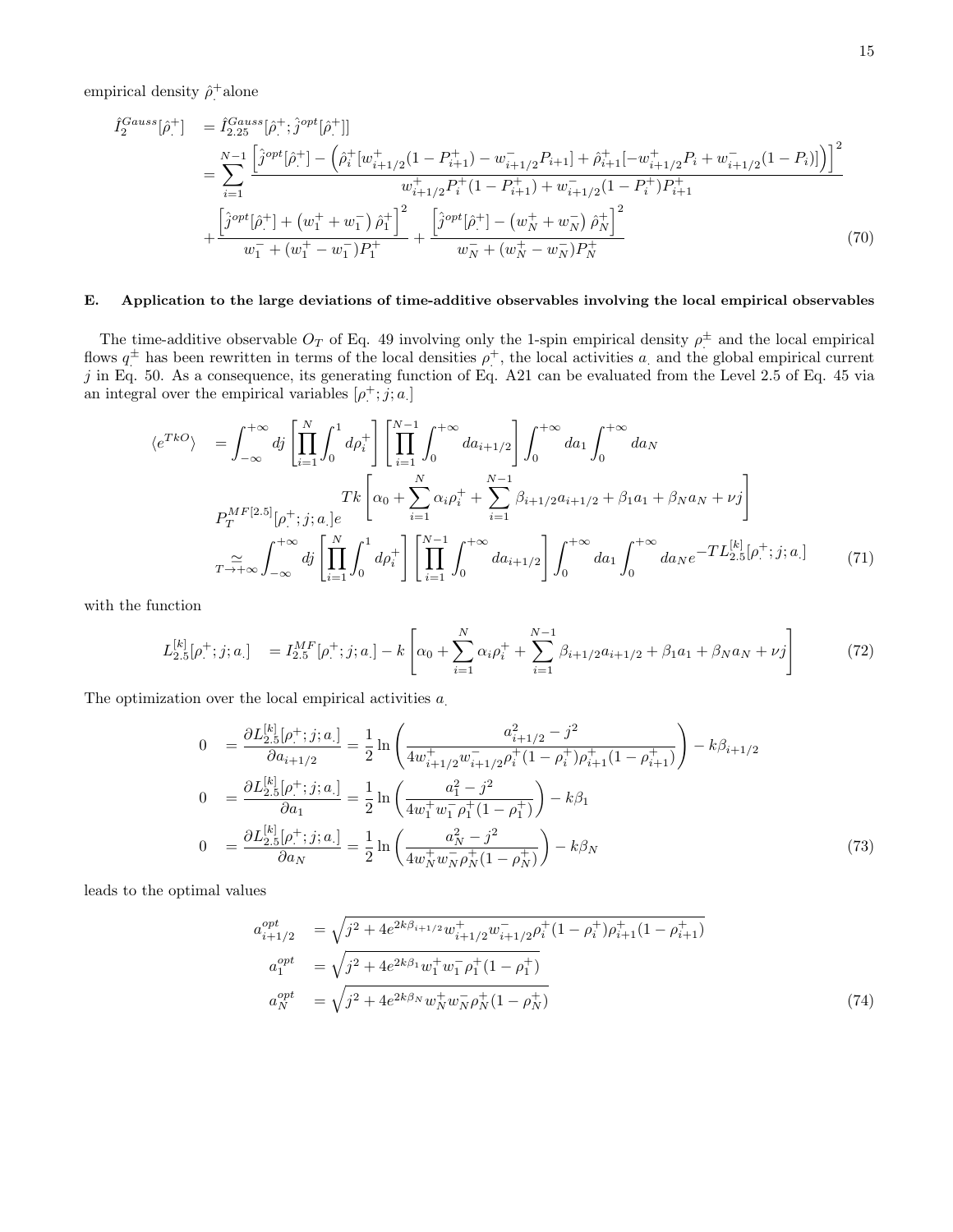that can be plugged into Eq. 72 to obtain the function of the empirical density  $\rho^+$  and of the current j

$$
L_{2.25}^{[k]}[\rho^+;j] = L_{2.5}^{[k]}[\rho^+;j; a^{opt}]
$$
\n
$$
= \sum_{i=1}^{N-1} \left[ j \ln \left( \frac{j + \sqrt{j^2 + 4e^{2k\beta_{i+1/2}} w^+_{i+1/2} w^-_{i+1/2} \rho^+_i (1 - \rho^+_i) \rho^+_{i+1} (1 - \rho^+_{i+1})}{2e^{k\beta_{i+1/2}} w^+_{i+1/2} \rho^+_i (1 - \rho^+_{i+1})} \right) \right]
$$
\n
$$
- \sqrt{j^2 + 4e^{2k\beta_{i+1/2}} w^+_{i+1/2} w^-_{i+1/2} \rho^+_i (1 - \rho^+_{i+1})} + w^+_{i+1/2} \rho^+_i (1 - \rho^+_{i+1}) + w^-_{i+1/2} (1 - \rho^+_{i}) \rho^+_{i+1} \right]
$$
\n
$$
+ j \ln \left( \frac{j + \sqrt{j^2 + 4e^{2k\beta_1} w^+_1 w^-_1 \rho^+_1 (1 - \rho^+_1)}}{2e^{k\beta_1} w^-_1 (1 - \rho^+_1)} \right) - \sqrt{j^2 + 4e^{2k\beta_1} w^+_1 w^-_1 \rho^+_1 (1 - \rho^+_{i})} + w^+_{1} \rho^+_{1} + w^-_{1} (1 - \rho^+_{1})
$$
\n
$$
+ j \ln \left( \frac{j + \sqrt{j^2 + 4e^{2k\beta_N} w^+_N w^-_N \rho^+_N (1 - \rho^+_N)}}{2e^{k\beta_N} w^+_N \rho^+_N} \right) - \sqrt{j^2 + 4e^{2k\beta_N} w^+_N w^-_N \rho^+_N (1 - \rho^+_{N})} + w^+_N \rho^+_N + w^-_N (1 - \rho^+_N)
$$
\n
$$
+ k\alpha_0 + k \sum_{i=1}^N \alpha_i \rho^+_i + k\nu j
$$
\n
$$
(75)
$$

that governs the generating function of Eq. 71

$$
\langle e^{TkO} \rangle \quad \simeq \int_{-\infty}^{+\infty} dj \left[ \prod_{i=1}^{N} \int_{0}^{1} d\rho_{i}^{+} \right] e^{-T L_{2.25}^{[k]}[\rho_{i}^{+};j]} \simeq e^{T G(k)} \tag{76}
$$

So the scaled cumulants generation function  $G(k)$  of Eq. A16 corresponds to the optimization of  $\left(-L_{2.25}^{[k]}[\rho^+;j]\right)$  over the N values of the empirical density  $\rho^+$  for  $i = 1, ..., N$  and over the empirical current j.

If one is interested only in the two first cumulants, one can use the analysis of the previous subsection IV D as follows. As recalled in Appendix A, the first cumulant  $G_1$  of Eq. A17 corresponds to the steady state value  $O_{st}$ involving the steady state  $P^+$ , the steady activities  $A$  and the steady current  $J$ 

$$
G_1 = \langle O_T \rangle = \alpha_0 + \sum_{i=1}^{N} \alpha_i P_i^+ + \sum_{i=1}^{N-1} \beta_{i+1/2} A_{i+1/2} + \beta_1 A_1 + \beta_N A_N + \nu J \tag{77}
$$

The small typical fluctuations of order  $\frac{1}{\sqrt{2}}$  $\frac{1}{T}$  around this steady state value can be rewritten in terms of the rescaled empirical observables  $[\hat{\rho}^+;\hat{j};\hat{a}]$  of Eq. 64

$$
O_T - \langle O_T \rangle = \frac{1}{\sqrt{T}} \left( \sum_{i=1}^N \alpha_i \hat{\rho}_i^+ + \sum_{i=1}^{N-1} \beta_{i+1/2} \hat{a}_{i+1/2} + \beta_1 a_1 + \beta_N a_N + \nu \hat{j} \right)
$$
(78)

so that the rescaled variance of Eq. A18

$$
G_2 \equiv T \langle (O_T - \langle O_T \rangle)^2 \rangle = \left\langle \left( \sum_{i=1}^N \alpha_i \hat{\rho}_i^+ + \sum_{i=1}^{N-1} \beta_{i+1/2} \hat{a}_{i+1/2} + \beta_1 a_1 + \beta_N a_N + \nu \hat{j} \right)^2 \right\rangle
$$
(79)

can be evaluated via the average over the Gaussian probability  $\hat{P}_T^{[2.5]}$  $T^{[2.5]}[\hat{\rho}^+;\hat{j};\hat{a}]$  of the rescaled fluctuations of Eq. 66.

#### V. LARGE DEVIATIONS FOR INHOMOGENEOUS TASEP IN THE MF APPROXIMATION

In this section, we describe the simplifications that occur for TASEP with respect to the properties described in section IV for ASEP.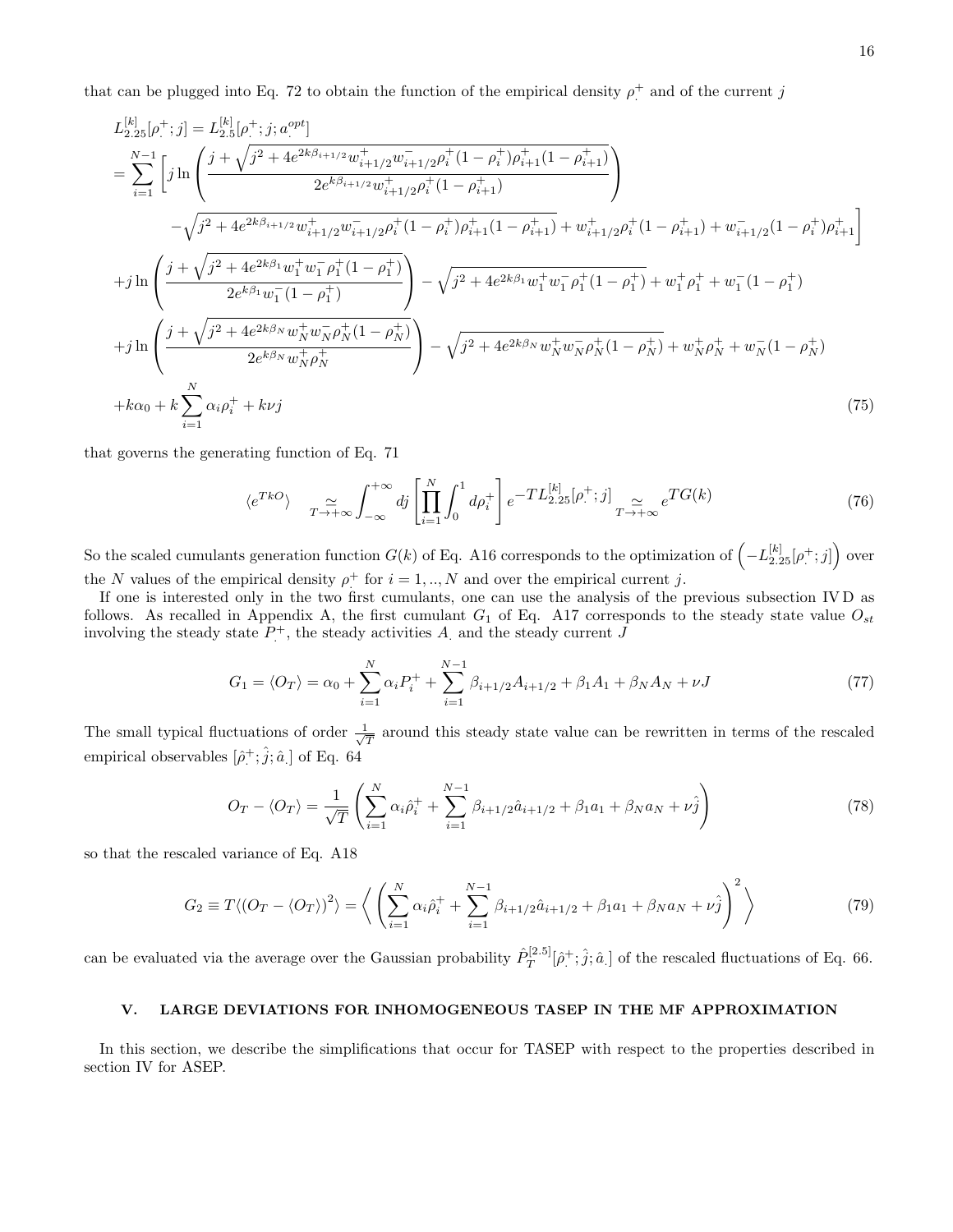# A. Rate function  $I_{2.5}^{MF}[\rho^+; j]$  in the Mean-field approximation

For the inhomogeneous Totally Asymmetric model (TASEP) where the rates corresponding to backward motion vanish (Eq. 6), the corresponding empirical flows also vanish

$$
q_{i+1/2}^{-} = 0 \text{ for } i = 1,.., N - 1
$$
  
\n
$$
q_1^{+} = 0
$$
  
\n
$$
q_N^{-} = 0
$$
\n(80)

As a consequence, in the parametrization of Eq. 38, the remaining non-vanishing flows coincide with the activities and they can all be rewritten in terms of the global empirical current  $j$  of Eq. 43 alone

$$
q_{i+1/2}^{+} = a_{i+1/2} = j \text{ for } i = 1,.., N-1
$$
  
\n
$$
q_1^{-} = a_1 = j
$$
  
\n
$$
q_N^{+} = a_N = j
$$
\n(81)

So the Mean-Field rate function at Level 2.5 of Eq. 46 only involves the global empirical positive current  $j \in [0, +\infty[$ and the 1-spin empirical density  $\rho_i^+$ 

$$
I_{2.5}^{MF}[\rho^+;j] = \sum_{i=1}^{N-1} \left[ j \ln \left( \frac{j}{w_{i+1/2}^+ \rho_i^+ (1 - \rho_{i+1}^+)} \right) - j + w_{i+1/2}^+ \rho_i^+ (1 - \rho_{i+1}^+) \right] + \left[ j \ln \left( \frac{j}{w_1^- (1 - \rho_1^+)} \right) - j + w_1^- (1 - \rho_1^+) \right] + \left[ j \ln \left( \frac{j}{w_N^+ \rho_N^+} \right) - j + w_N^+ \rho_N^+ \right] \tag{82}
$$

At zero empirical current  $j = 0$ , this rate function reduces to

$$
I_{2.5}^{MF}[\rho^+; j=0] = \sum_{i=1}^{N-1} w^+_{i+1/2} \rho^+_i (1 - \rho^+_{i+1}) + w^-_1 (1 - \rho^+_1) + w^+_N \rho^+_N \tag{83}
$$

while the tail for large current  $j \to +\infty$  is governed by the leading term

$$
I_{2.5}^{MF}[\rho^+; j] \underset{j \to +\infty}{\simeq} (N+1)j \ln j \tag{84}
$$

# B. Explicit contraction of the Level 2.5 over the global empirical current j to obtain the Level 2 for  $\rho^+$

The optimization of the rate function at Level 2.5 of Eq. 82 over the empirical global current  $j$ 

$$
0 = \frac{\partial I_{2.5}^{MF}[\rho^+; j]}{\partial j} = \sum_{i=1}^{N-1} \ln \left( \frac{j}{w_{i+1/2}^+ \rho_i^+ (1 - \rho_{i+1}^+)} \right) + \ln \left( \frac{j}{w_1^- (1 - \rho_1^+)} \right) + \ln \left( \frac{j}{w_N^+ \rho_N^+} \right)
$$
  
=  $(N+1) \ln(j) - \sum_{i=1}^{N-1} \ln \left( w_{i+1/2}^+ \rho_i^+ (1 - \rho_{i+1}^+) \right) - \ln \left( w_1^- (1 - \rho_1^+) \right) - \ln \left( w_N^+ \rho_N^+ \right)$  (85)

yields the optimal value as a function of the empirical density  $\rho^+$ 

$$
j_{opt}[\rho^+]=\left(w_1^-w_N^+\left[\prod_{n=1}^{N-1}w_{n+1/2}^+\right]\left[\prod_{i=1}^N\rho^+_i(1-\rho^+_i)\right]\right)^{\frac{1}{N+1}}
$$
(86)

that can be plugged into Eq. 82 to obtain the rate function at Level 2 for the empirical density  $\rho^+$  alone

$$
I_2^{MF}[\rho^+]=I_{2.5}^{MF}[\rho^+; j_{opt}[\rho^+]] = \sum_{i=1}^{N-1} w^+_{i+1/2} \rho^+_i (1 - \rho^+_{i+1}) + w^-_1 (1 - \rho^+_{1}) + w^+_{N} \rho^+_{N} - (N+1)j_{opt}[\rho^+]
$$
  
= 
$$
\sum_{i=1}^{N-1} w^+_{i+1/2} \rho^+_i (1 - \rho^+_{i+1}) + w^-_1 (1 - \rho^+_{1}) + w^+_{N} \rho^+_{N} - (N+1) \left( w^-_1 w^+_{N} \left[ \prod_{n=1}^{N-1} w^+_{n+1/2} \right] \left[ \prod_{i=1}^{N} \rho^+_i (1 - \rho^+_{i}) \right] \right)^{\frac{1}{N+1}} (87)
$$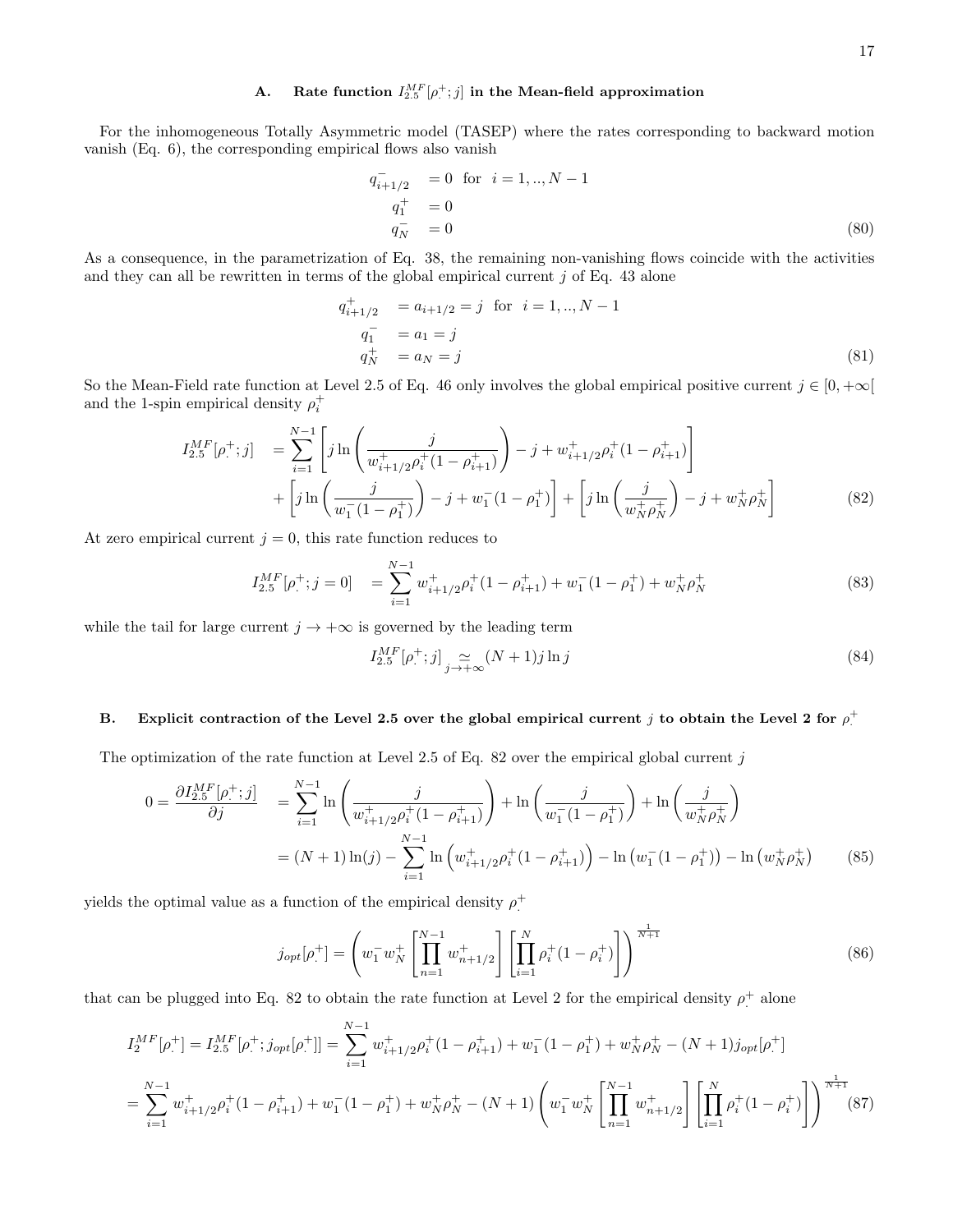As usually expected, the contraction over the global empirical current  $j$  transforms the additive local functional  $I_{2.5}^{MF}[\rho^+;j]$  at Level 2.5 into a non-additive functional  $I_2^{MF}[\rho^+]$  at Level 2.

To see more clearly the physical meaning, one can use the steady state  $P^+$  and the steady current J of Eq. 48 to rewrite the rates as

$$
w_{i+1/2}^{+} = \frac{J}{P_i^+(1 - P_{i+1}^+)} \quad \text{for } i = 1,.., N-1
$$
  
\n
$$
w_1^- = \frac{J}{(1 - P_1^+)}
$$
  
\n
$$
w_N^+ = \frac{J}{P_N^+}
$$
\n(88)

Then the optimal current of Eq. 86 becomes

$$
j_{opt}[\rho^+]=J\left(\prod_{i=1}^N \frac{\rho^+_i(1-\rho^+_i)}{P^+_i(1-P^+_i)}\right)^{\frac{1}{N+1}}=J e^{\frac{1}{N+1}\sum_{i=1}^N \ln\left(\frac{\rho^+_i(1-\rho^+_i)}{P^+_i(1-P^+_i)}\right)}
$$
(89)

and the rate function of Eq. 87 reads

$$
I_2^{MF}[\rho^+]=J\left[\sum_{i=1}^{N-1}\frac{\rho^+_i(1-\rho^+_{i+1})}{P^+_i(1-P^+_{i+1})}+\frac{(1-\rho^+_1)}{(1-P^+_1)}+\frac{\rho^+_N}{P^+_N}-(N+1)\left(\prod_{i=1}^N\frac{\rho^+_i(1-\rho^+_i)}{P^+_i(1-P^+_i)}\right)^{\frac{1}{N+1}}\right]
$$
(90)

# C. Typical fluctuations of order  $\frac{1}{\sqrt{T}}$  for the empirical density and current around their steady state values

If one is interested only in the small typical fluctuations of order  $\frac{1}{\sqrt{2}}$  $\frac{1}{T}$  around the steady state values  $[P^+; J]$ 

$$
\rho_i^+ = P_i^+ + \frac{\hat{\rho}_i^+}{\sqrt{T}}
$$
  

$$
j = J + \frac{\hat{j}}{\sqrt{T}}
$$
 (91)

one needs to expand the rate function  $I_{2.5}^{MF}[\rho^+;j]$  of Eq. 82 at second order in the perturbations to obtain the rescaled Gaussian rate function for the rescaled empirical observables  $[\hat{\rho}^+;\hat{j}]$ 

$$
\hat{I}_{2.5}^{Gauss}[\hat{\rho}_{.}^{+};\hat{j}] = \lim_{T \to +\infty} \left( TI_{2.5}^{MF}[\rho_{.}^{+} = P_{.}^{+} + \frac{\hat{\rho}_{.}^{+}}{\sqrt{T}}; j = J + \frac{\hat{j}}{\sqrt{T}}]\right)
$$
\n
$$
= \sum_{i=1}^{N-1} \frac{\left(\hat{j} - w_{i+1/2}^{+}[\hat{\rho}_{i}^{+}(1 - P_{i+1}^{+}) - P_{i}^{+}\hat{\rho}_{i+1}^{+}]\right)^{2}}{2J} + \frac{\left(\hat{j} + w_{1}^{-}\hat{\rho}_{1}^{+}\right)^{2}}{2J} + \frac{\left(\hat{j} - w_{N}^{+}\hat{\rho}_{N}^{+}\right)^{2}}{2J} \tag{92}
$$

that will govern the joint probability  $\hat{P}_T^{[2.5]}$  $[\hat{\rho}^{\pm}, \hat{j}]$  of the rescaled fluctuations  $[\hat{\rho}^{\pm}, \hat{j}]$ 

$$
\hat{P}_T^{[2.5]}[\hat{\rho}^+;\hat{j}]_{T\to+\infty} e^{-\hat{I}_{2.5}^{Gauss}[\hat{\rho}^+;\hat{j}]}\tag{93}
$$

Using again Eq. 88 to replace the rates in terms of the steady state  $P^+$  and the steady current J, Eq. 92 can be rewritten as

$$
\hat{I}_{2.5}^{Gauss}[\hat{\rho}^{+};\hat{j}] = \sum_{i=1}^{N-1} \frac{\left(\hat{j} - J\left[\frac{\hat{\rho}_{i}^{+}}{P_{i}^{+}} - \frac{\hat{\rho}_{i+1}^{+}}{(1 - P_{i+1}^{+})}\right]\right)^{2}}{2J} + \frac{\left(\hat{j} + J\frac{\hat{\rho}_{1}^{+}}{(1 - P_{1}^{+})}\right)^{2}}{2J} + \frac{\left(\hat{j} - J\frac{\hat{\rho}_{N}^{+}}{P_{N}^{+}}\right)^{2}}{2J}
$$
(94)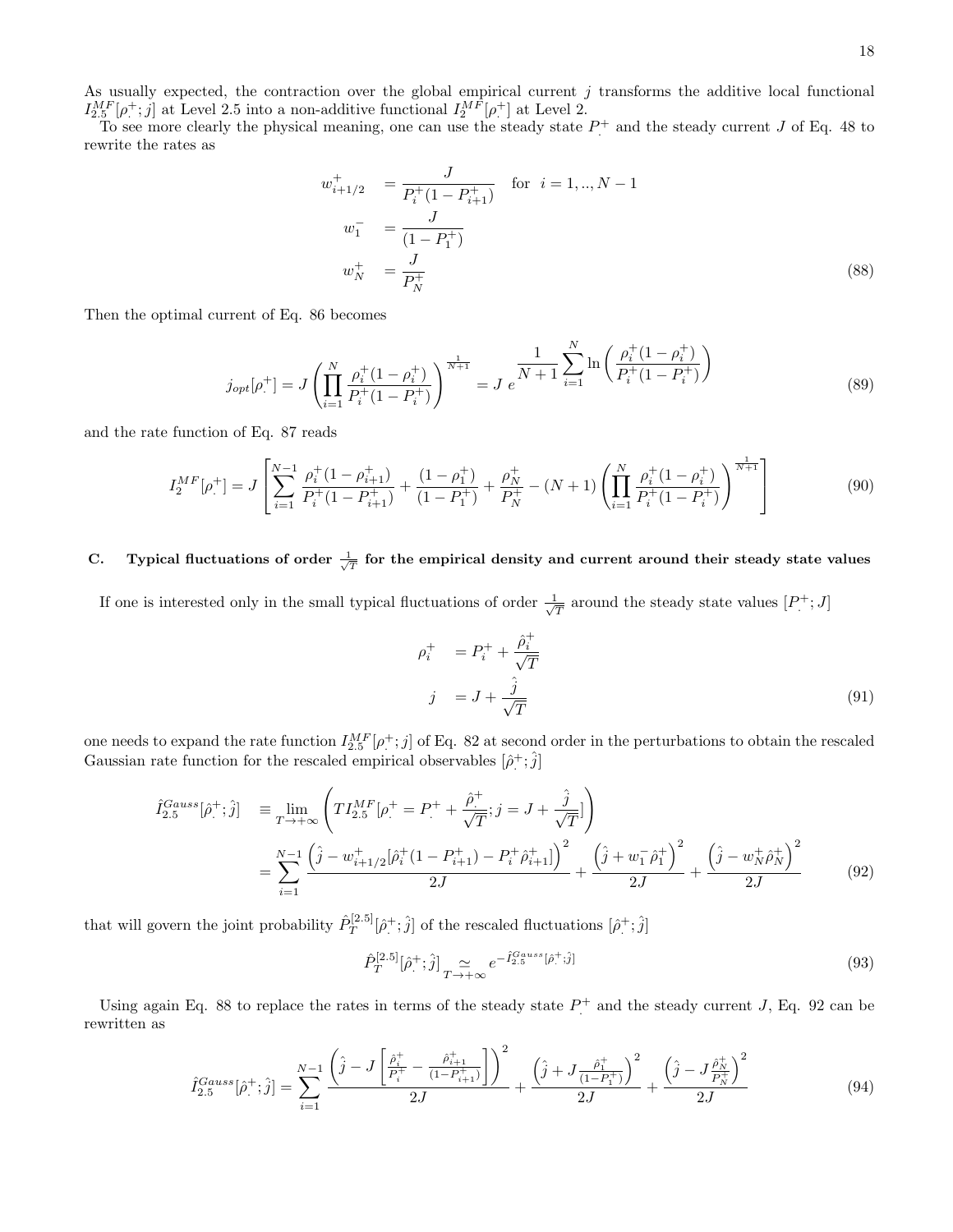The optimization over the rescaled fluctuation  $\hat{j}$  of the current

$$
0 = \frac{\partial \hat{I}_{2.5}^{Gauss}[\hat{\rho}^+; \hat{j}]}{\partial \hat{j}} = (N+1)\frac{\hat{j}}{J} - \sum_{i=1}^{N-1} \left[ \frac{\hat{\rho}_i^+}{P_i^+} - \frac{\hat{\rho}_{i+1}^+}{(1 - P_{i+1}^+)} \right] + \frac{\hat{\rho}_1^+}{(1 - P_1^+)} - \frac{\hat{\rho}_N^+}{P_N^+}
$$
(95)

yields the optimal value

$$
\hat{j}^{opt}[\hat{\rho}^+]=\frac{J}{N+1}\sum_{i=1}^N\hat{\rho}^+_i\left(\frac{1}{P^+_i}-\frac{1}{(1-P^+_i)}\right)=\frac{J}{N+1}\sum_{i=1}^N\hat{\rho}^+_i\left(\frac{1-2P^+_i}{P^+_i(1-P^+_i)}\right)
$$
(96)

that can be plugged into Eq. 94 to obtain the rescaled Gaussian rate function for the rescaled fluctuations of the empirical density  $\hat{\rho}^+$ alone

$$
\hat{I}_{2}^{Gauss}[\hat{\rho}_{.}^{+}] = \hat{I}_{2.5}^{Gauss}[\hat{\rho}_{.}^{+};\hat{j}^{opt}[\hat{\rho}_{.}^{+}]] \n= \sum_{i=1}^{N-1} \frac{\left(\hat{j}^{opt}[\hat{\rho}_{.}^{+}] - J\left[\frac{\hat{\rho}_{i}^{+}}{P_{i}^{+}} - \frac{\hat{\rho}_{i+1}^{+}}{(1-P_{i+1}^{+})}\right]\right)^{2}}{2J} + \frac{\left(\hat{j}^{opt}[\hat{\rho}_{.}^{+}] + J\frac{\hat{\rho}_{1}^{+}}{(1-P_{1}^{+})}\right)^{2}}{2J} + \frac{\left(\hat{j}^{opt}[\hat{\rho}_{.}^{+}] - J\frac{\hat{\rho}_{N}^{+}}{P_{N}^{+}}\right)^{2}}{2J}
$$
\n(97)

#### D. Application to the large deviations of time-additive observables involving the local empirical observables

For the Totally Asymmetric model, where the local empirical flows are given by Eqs 80 and 81, the time-additive observable  $O_T$  of Eqs 49 and Eq. 50 only involves the empirical density  $\rho^+$  and the empirical current j

$$
O_T = \alpha_0 + \sum_{i=1}^{N} \alpha_i \rho_i^+ + \nu j \tag{98}
$$

As a consequence, its generating function of Eq. A21 can be evaluated from the Level 2.5 of Eq. 82 via an integral over the empirical variables  $[\rho^+; j]$ 

$$
\langle e^{T k O} \rangle = \left[ \prod_{i=1}^{N} \int_{0}^{1} d \rho_{i}^{+} \right] \int_{-\infty}^{+\infty} d j P_{T}^{M F[2.5]} [\rho_{\cdot}^{+}; j] e^{-K \left[ \alpha_{0} + \sum_{i=1}^{N} \alpha_{i} \rho_{i}^{+} + \nu_{j} \right]}
$$

$$
T_{-\to +\infty}^{\sim} \left[ \prod_{i=1}^{N} \int_{0}^{1} d \rho_{i}^{+} \right] \int_{-\infty}^{+\infty} d j e^{-T L_{2.5}^{[k]} [\rho_{\cdot}^{+}; j]} \tag{99}
$$

with the function

$$
L_{2.5}^{[k]}[\rho^+;j] = I_{2.5}^{MF}[\rho^+;j] - k \left[ \alpha_0 + \sum_{i=1}^N \alpha_i \rho_i^+ + \nu j \right]
$$
 (100)

The optimization over the empirical global current  $j$ 

$$
0 = \frac{\partial L_{2.5}^{[k]}[\rho^+; j]}{\partial j} = \sum_{i=1}^{N-1} \ln \left( \frac{j}{w_{i+1/2}^+ \rho_i^+ (1 - \rho_{i+1}^+)} \right) + \ln \left( \frac{j}{w_1^- (1 - \rho_1^+)} \right) + \ln \left( \frac{j}{w_N^+ \rho_N^+} \right) - k\nu
$$
  
=  $(N+1) \ln(j) - \sum_{i=1}^{N-1} \ln \left( w_{i+1/2}^+ \rho_i^+ (1 - \rho_{i+1}^+) \right) - \ln \left( w_1^- (1 - \rho_1^+) \right) - \ln \left( w_N^+ \rho_N^+ \right) - k\nu$  (101)

yields the optimal value as a function of the empirical density  $\rho^+$  and of the parameter k

$$
j_{opt}[\rho^+,k] = e^{k\nu} \left( w_1^- w_N^+ \left[ \prod_{n=1}^{N-1} w_{n+1/2}^+ \right] \left[ \prod_{i=1}^N \rho_i^+ (1 - \rho_i^+) \right] \right)^{\frac{1}{N+1}} \tag{102}
$$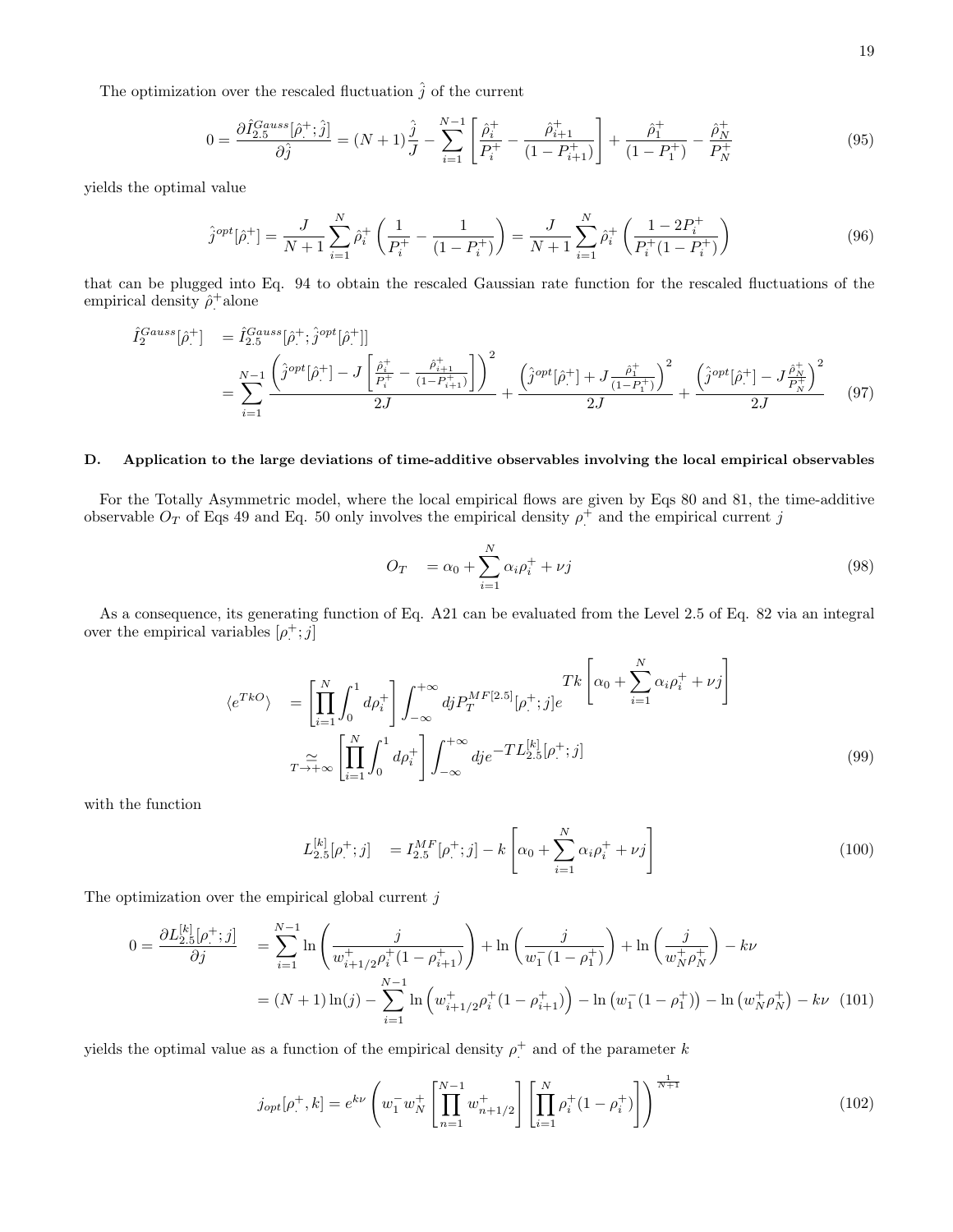that can be plugged into Eq. 100 to obtain the function of the empirical density  $\rho^+$  alone

$$
L_{2}^{[k]}[\rho_{.}^{+}] = L_{2.5}^{[k]}[\rho_{.}^{+}; j_{opt}[\rho_{.}^{+}, k]]
$$
  
\n
$$
= \sum_{i=1}^{N-1} w_{i+1/2}^{+} \rho_{i}^{+} (1 - \rho_{i+1}^{+}) + w_{1}^{-} (1 - \rho_{1}^{+}) + w_{N}^{+} \rho_{N}^{+} - (N+1)j_{opt}[\rho_{.}^{+}, k] - k \left[ \alpha_{0} + \sum_{i=1}^{N} \alpha_{i} \rho_{i}^{+} \right]
$$
  
\n
$$
= \sum_{i=1}^{N-1} w_{i+1/2}^{+} \rho_{i}^{+} (1 - \rho_{i+1}^{+}) + w_{1}^{-} (1 - \rho_{1}^{+}) + w_{N}^{+} \rho_{N}^{+} - (N+1) e^{k\nu} \left( w_{1}^{-} w_{N}^{+} \left[ \prod_{n=1}^{N-1} w_{n+1/2}^{+} \right] \left[ \prod_{i=1}^{N} \rho_{i}^{+} (1 - \rho_{i}^{+}) \right] \right)^{\frac{1}{N+1}}
$$
  
\n
$$
-k \left[ \alpha_{0} + \sum_{i=1}^{N} \alpha_{i} \rho_{i}^{+} \right]
$$
  
\n(103)

that governs the generating function of Eq. 99

$$
\langle e^{T k O} \rangle \underset{T \to +\infty}{\simeq} \left[ \prod_{i=1}^{N} \int_{0}^{1} d\rho_{i}^{+} \right] e^{-T L_{2}^{[k]}[\rho_{\cdot}^{+}]} \underset{T \to +\infty}{\simeq} e^{T G(k)} \tag{104}
$$

So the scaled cumulants generation function  $G(k)$  of Eq. A16 corresponds to the optimization of  $\left(-L_2^{[k]}[\rho^+]\right)$  over the N values of the empirical density  $\rho^+$  for  $i = 1, ..., N$ .

If one is interested only in the two first cumulants, one can use the analysis of the previous subsection V C as follows. As recalled in Appendix A, the first cumulant  $G_1$  of Eq. A17 corresponds to the steady state value  $O_{st}$  involving the steady state  $P^+$  and the steady current J

$$
G_1 = \langle O_T \rangle = \alpha_0 + \sum_{i=1}^{N} \alpha_i P_i^+ + \nu J \tag{105}
$$

The small typical fluctuations of order  $\frac{1}{\sqrt{2}}$  $\frac{1}{T}$  around this steady state value can be rewritten in terms of the rescaled empirical observables  $[\hat{\rho}^+,\hat{j}]$  of Eq. 91

$$
O_T - \langle O_T \rangle = \frac{1}{\sqrt{T}} \left( \sum_{i=1}^N \alpha_i \hat{\rho}_i^+ + \nu \hat{j} \right)
$$
 (106)

so that the rescaled variance of Eq. A18

$$
G_2 \equiv T \langle (O_T - \langle O_T \rangle)^2 \rangle = \left\langle \left( \sum_{i=1}^N \alpha_i \hat{\rho}_i^+ + \nu \hat{j} \right)^2 \right\rangle \tag{107}
$$

can be evaluated via the average over the Gaussian probability  $\hat{P}_T^{[2.5]}$  $T^{[2.5]}[\hat{\rho}^+;\hat{j}]$  of the rescaled fluctuations of Eq. 93.

#### VI. CONCLUSIONS

For a given inhomogeneous exclusion processes of  $N$  sites between two reservoirs, we have described how the trajectories probabilities allow to identify the relevant local empirical observables and to obtain the corresponding rate function at Level 2.5. Since the only closure problem arises with the stationarity constraints, we have considered the simplest approximation to close the hierarchy of the empirical dynamics, namely the Mean-Field approximation for the empirical density of two consecutive sites, in direct correspondence with the previously studied Mean-Field approximation for the steady state. For a given inhomogeneous Totally Asymmetric model (TASEP), this Mean-Field approximation yields the large deviations for the joint distribution of the empirical density profile and of the empirical current, while the explicit contraction over the current allows to write the large deviations of the empirical density profile alone. For a given inhomogeneous Asymmetric model (ASEP), the local empirical observables also involve the empirical activities of the links and of the reservoirs, but the explicit contraction over these activities allows to write the large deviations for the joint distribution of the empirical density profile and of the empirical current. Finally, we have discussed the consequences for the large deviations properties of time-additive space-local observables.

To test the validity of the Mean-Field approximation for the large deviations properties of local empirical observables, it would be very interesting to compare with numerical studies for various types of inhomogeneous samples, both for ASEP and for TASEP, but this is left to future works since this clearly goes beyond the scope of the present article.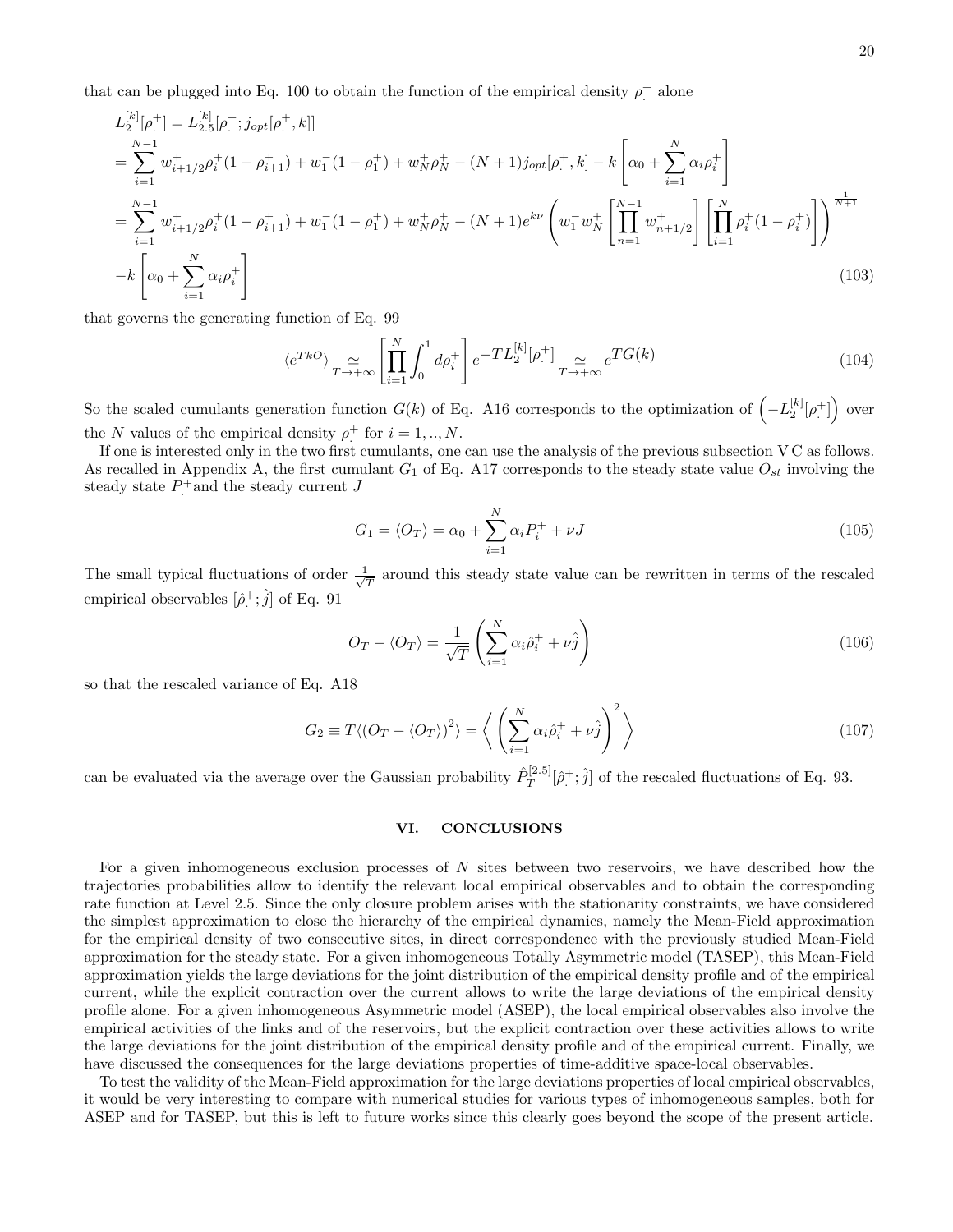### Appendix A: Reminder on the large deviations at Level 2.5 for continuous-time Markov jump processes

In this Appendix, we recall the dynamical large deviations that can be written for any continuous-time Markov jump process described by the Master Equation

$$
\frac{\partial P_t(C)}{\partial t} = \sum_{C'} W(C, C') P_t(C') \tag{A1}
$$

for the probability  $P_t(C)$  to be in configuration C at time t. The off-diagonal matrix elements  $W(C, C') \geq 0$  represent the transitions rates from C' to  $C \neq C'$  while the diagonal elements are fixed by the conservation of probability to be

$$
W(C,C) = -\sum_{C' \neq C} W(C',C)
$$
\n(A2)

The probability of the trajectory  $[C(0 \le t \le T)]$  during the time-window  $0 \le t \le T$  reads

$$
\sum_{\mathcal{P}[C(0 \le t \le T)]} \sum_{e^{t \in [0,T]: C(t^+) \neq C(t)}} \ln(W(C(t^+), C(t))) + \int_0^T dt W(C(t), C(t))
$$
\n(A3)

#### 1. Large deviations at Level 2.5 for the empirical density and flows

For a trajectory  $C(0 \le t \le T)$  over the large time-window T, one focuses on the empirical time-averaged density

$$
\rho(C) \equiv \frac{1}{T} \int_0^T dt \ \delta_{C(t),C} \tag{A4}
$$

satisfying the normalization

$$
\sum_{C} \rho(C) = 1 \tag{A5}
$$

and on the jump density from C to  $C' \neq C$ 

$$
q(C',C) \equiv \frac{1}{T} \sum_{t:C(t)\neq C(t^+)} \delta_{C(t^+),C'} \delta_{C(t),C}
$$
\n(A6)

satisfying the stationarity constraints (for any configurations  $C$ , the total incoming flow into  $C$  should be equal to the total outgoing flow from  $C$ )

$$
\sum_{C' \neq C} q(C, C') = \sum_{C' \neq C} q(C', C)
$$
\n(A7)

The joint probability distribution of the empirical density  $\rho(.)$  and flows  $q(.)$  satisfy the following large deviation form with respect to the large time-window  $T$  [4, 7–27]

$$
P_T^{[2.5]}[\rho(.);q(.,.)] \underset{T \to +\infty}{\propto} \mathcal{C}[\rho(.);q(.,.)] e^{-T I_{2.5}[\rho(.);q(.,.)]}
$$
(A8)

with the constitutive constraints already discussed in Eqs A5 and A7

$$
C[\rho(.); q(.,.)] = \delta\left(\sum_C \rho(C) - 1\right) \prod_C \left[\sum_{C' \neq C} (q(C, C') - q(C', C))\right]
$$
 (A9)

while the explicit rate function

$$
I_{2.5}[\rho(.); q(.,.)] = \sum_{C} \sum_{C' \neq C} \left[ q(C', C) \ln \left( \frac{q(C', C)}{W(C', C)\rho(C)} \right) - q(C', C) + W(C', C)\rho(C) \right]
$$
(A10)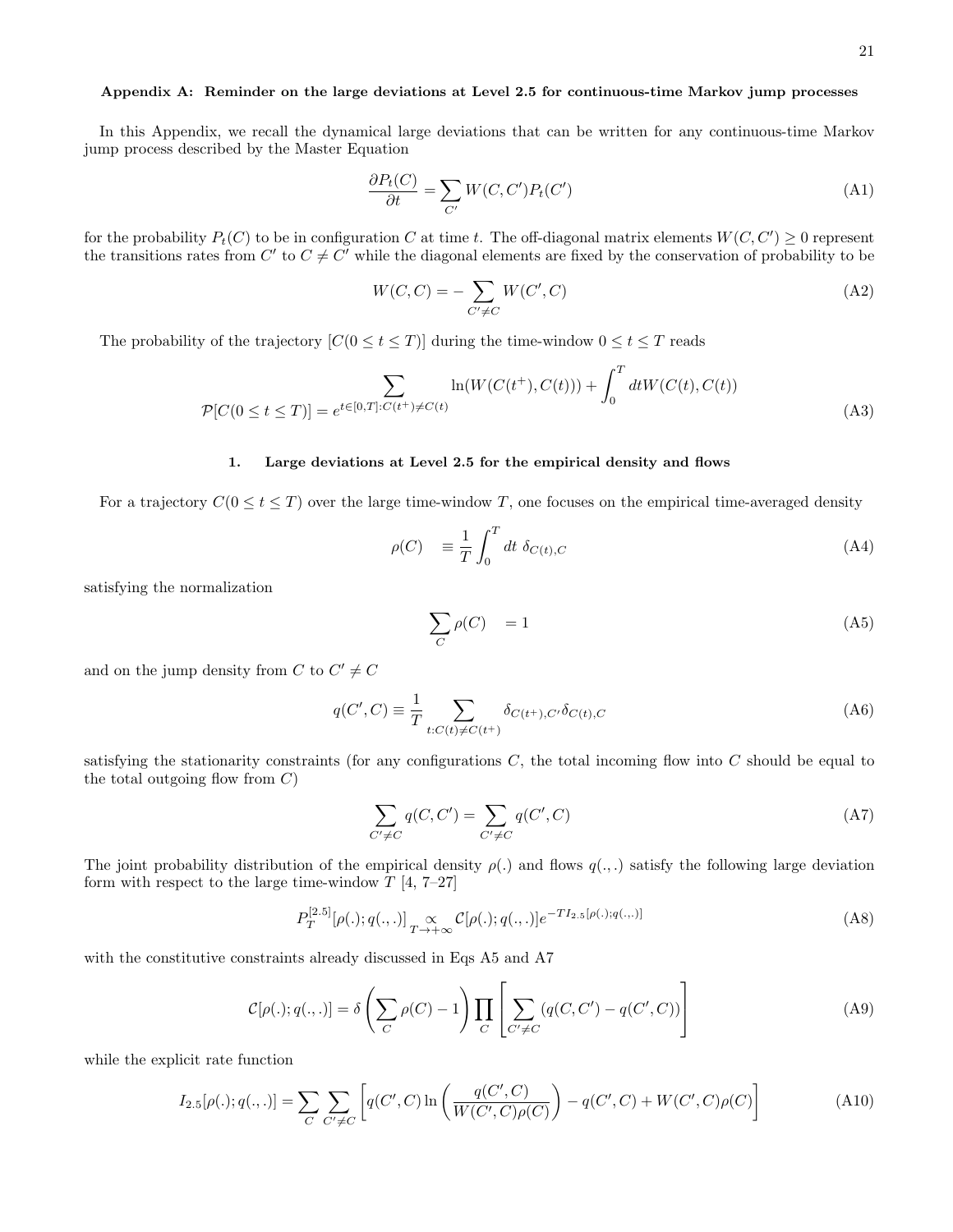contains the relative entropy cost of having empirical flows  $q(C', C)$  different from the typical flows  $W(C', C)\rho(C)$ that would be produced by the empirical density  $\rho(C)$ .

The only way to satisfy the constitutive constraints of Eq. A9 and to make the rate function of Eq. A10 vanish is when the empirical density  $\rho(C)$  coincides with the steady state  $P(C)$  of the master Equation A1 and when the empirical flows  $q(C', C)$  coincide with the steady state flows

$$
Q(C', C) \equiv W(C', C)P(C)
$$
\n<sup>(A11)</sup>

### 2. Application to the large deviations properties of time-additive observables

The empirical density  $\rho(C)$  of Eq. A4 and the empirical flows  $q(C', C)$  of Eq. A6 allow to reconstruct any timeadditive observable  $O_T$  via the introduction of appropriate coefficients  $[\alpha(C);\beta(C',C)]$ 

$$
O_T = \sum_C \left[ \alpha(C)\rho(C) + \sum_{C' \neq C} \beta(C', C)q(C', C) \right] = \frac{1}{T} \int_0^T dt \ \alpha(C(t)) + \frac{1}{T} \sum_{t:C(t) \neq C(t^+)} \beta(C(t^+), C(t)) \tag{A12}
$$

The large deviations properties of this observable for large T

 $\overline{a}$ 

$$
P_T(O) \underset{T \to +\infty}{\simeq} e^{-TI(O)} \tag{A13}
$$

are governed by the rate function  $I(O) \geq 0$  that vanishes only for the steady state value  $O_{st}$ 

$$
I(O_{st}) = 0 \tag{A14}
$$

that can be reconstructed via Eq. A12 from the steady state  $P(C)$  and from the steady state flows  $Q(C', C)$  of Eq. A11

$$
O_{st} = \sum_{C} \left[ \alpha(C)P(C) + \sum_{C' \neq C} \beta(C', C)Q(C', C) \right]
$$
\n(A15)

Equivalently, one can focus on the generation function  $G(k)$  of the scaled cumulants  $G_n$ 

$$
G(k) = \sum_{n=1}^{+\infty} G_n \frac{k^n}{n!} = G_1 k + G_2 \frac{k^2}{2} + O(k^3)
$$
\n(A16)

where the averaged value  $G_1$  corresponds to the steady state value of Eq. A15

$$
G_1 = \langle O_T \rangle = O_{st} \tag{A17}
$$

while  $G_2$  corresponds to the rescaled variance

$$
G_2 \equiv T \langle (O_T - \langle O_T \rangle)^2 \rangle \tag{A18}
$$

The scaled cumulant generation function  $G(k)$  of Eq. A16 governs the large T behavior of the generating function

$$
\langle e^{T k O} \rangle \equiv \int_{-\infty}^{+\infty} dO P_T(O) e^{T k O} \underset{T \to +\infty}{\simeq} \int_{-\infty}^{+\infty} dO e^{T} \left( -I(O) + k O \right) \underset{T \to +\infty}{\simeq} e^{T G(k)} \tag{A19}
$$

The saddle-point evaluation of the above integral over  $O$  above yields that the scaled cumulant generation function  $G(k)$  corresponds to the Legendre transform of the rate function  $I(O)$ 

$$
-I(O) + kO = G(k)
$$
  

$$
-I'(O) + k = 0
$$
 (A20)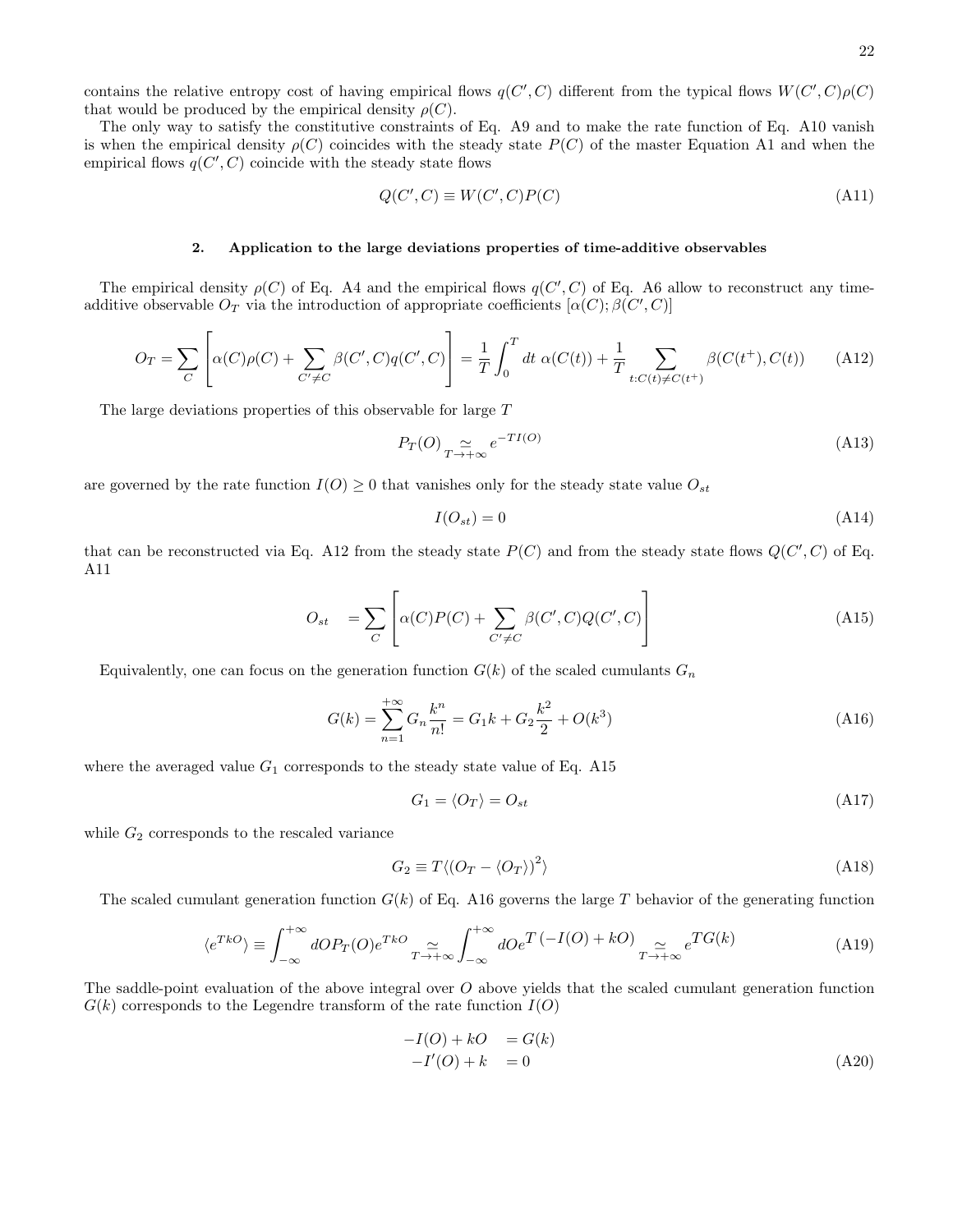The generating function of the additive observable of Eq. A12 can be evaluated from the joint probability  $P_T^{\left[ 2.5\right] }$  $T^{[2.3]}[\rho(.); q(.,.)]$  at Level 2.5 of Eq. A8

$$
\langle e^{TkO} \rangle = \int d\rho(.) \int dq(.,.) P_T^{[2.5]}[\rho(.); q(.,.)]e
$$
  

$$
T \left[ -I_{2.5}[\rho(.); q(.,.)] + k \sum_C \left( \alpha(C)\rho(C) + \sum_{C' \neq C} \beta(C', C)q(C', C) \right) \right]
$$
  

$$
T \left[ -I_{2.5}[\rho(.); q(.,.)] + k \sum_C \left( \alpha(C)\rho(C) + \sum_{C' \neq C} \beta(C', C)q(C', C) \right) \right]
$$
  

$$
T \left[ -I_{2.5}[\rho(.); q(.,.)] + k \sum_C \left( \alpha(C)\rho(C) + \sum_{C' \neq C} \beta(C', C)q(C', C) \right) \right]
$$
  
(A21)

So the scaled cumulant generation function  $G(k)$  can be obtained via the saddle-point evaluation of this integral over empirical observables  $[\rho(.); q(.,.)]$  respecting the constitutive constraints  $\mathcal{C}[\rho(.); q(.,.)]$ .

#### Appendix B: Large deviations in the whole configuration space of inhomogeneous exclusion models

The general framework recalled in Appendix A can be applied to inhomogeneous exclusion models as follows.

#### 1. Application of the large deviations at Level 2.5 in the whole configuration space

For a trajectory  $\{S_1(t),...,S_N(t)\}\$  of the N spins over the large time-window  $0 \le t \le T$ , the empirical time-averaged density of Eq. A4

$$
\rho(S_1, ..., S_N) \equiv \frac{1}{T} \int_0^T dt \prod_{n=1}^N \delta_{S_n(t), S_n}
$$
\n(B1)

satisfies the normalization of Eq. A5

$$
\sum_{S_1=\pm} \dots \sum_{S_N=\pm} \rho(S_1, ..., S_N) = 1
$$
\n(B2)

while the empirical flows of Eq. A6 associated to the flip rates of the model are defined as follows.

(i) For each bulk link  $(i + 1/2)$  with  $i = 1, ..., N - 1$ , the two rates  $w^{\pm}_{i+1/2}$  will produce the empirical flows

$$
q_{i+1/2}^+(S_1, ..., S_{i-1}; S_{i+2}, ..., S_N) \equiv \frac{1}{T} \sum_{t \in [0,T]:} \sum_{\substack{S_i(t) = +; S_{i+1}(t) = - \\ S_i(t^+) = -; S_{i+1}(t^+) = +}} \left[ \prod_{n=1}^{i-1} \delta_{S_n(t), S_n} \right] \left[ \prod_{p=i+2}^N \delta_{S_p(t), S_p} \right]
$$

$$
q_{i+1/2}^-(S_1, ..., S_{i-1}; S_{i+2}, ..., S_N) \equiv \frac{1}{T} \sum_{t \in [0,T]:} \sum_{\substack{S_i(t) = -; S_{i+1}(t) = + \\ S_i(t^+) = +; S_{i+1}(t^+) = -}} \left[ \prod_{n=1}^{i-1} \delta_{S_n(t), S_n} \right] \left[ \prod_{p=i+2}^N \delta_{S_p(t), S_p} \right]
$$
(B3)

(ii) For the boundary spin  $S_1$  in contact with the Left reservoir, the two rates  $w_1^{\pm}$  will produce the empirical flows

$$
q_1^+(S_2, ..., S_N) \equiv \frac{1}{T} \sum_{t \in [0,T]: \ S_1(t) = +} \left[ \prod_{n=2}^N \delta_{S_n(t), S_n} \right]
$$

$$
q_1^-(S_2, ..., S_N) \equiv \frac{1}{T} \sum_{t \in [0,T]: \ S_1(t) = -} \left[ \prod_{n=2}^N \delta_{S_n(t), S_n} \right]
$$
(B4)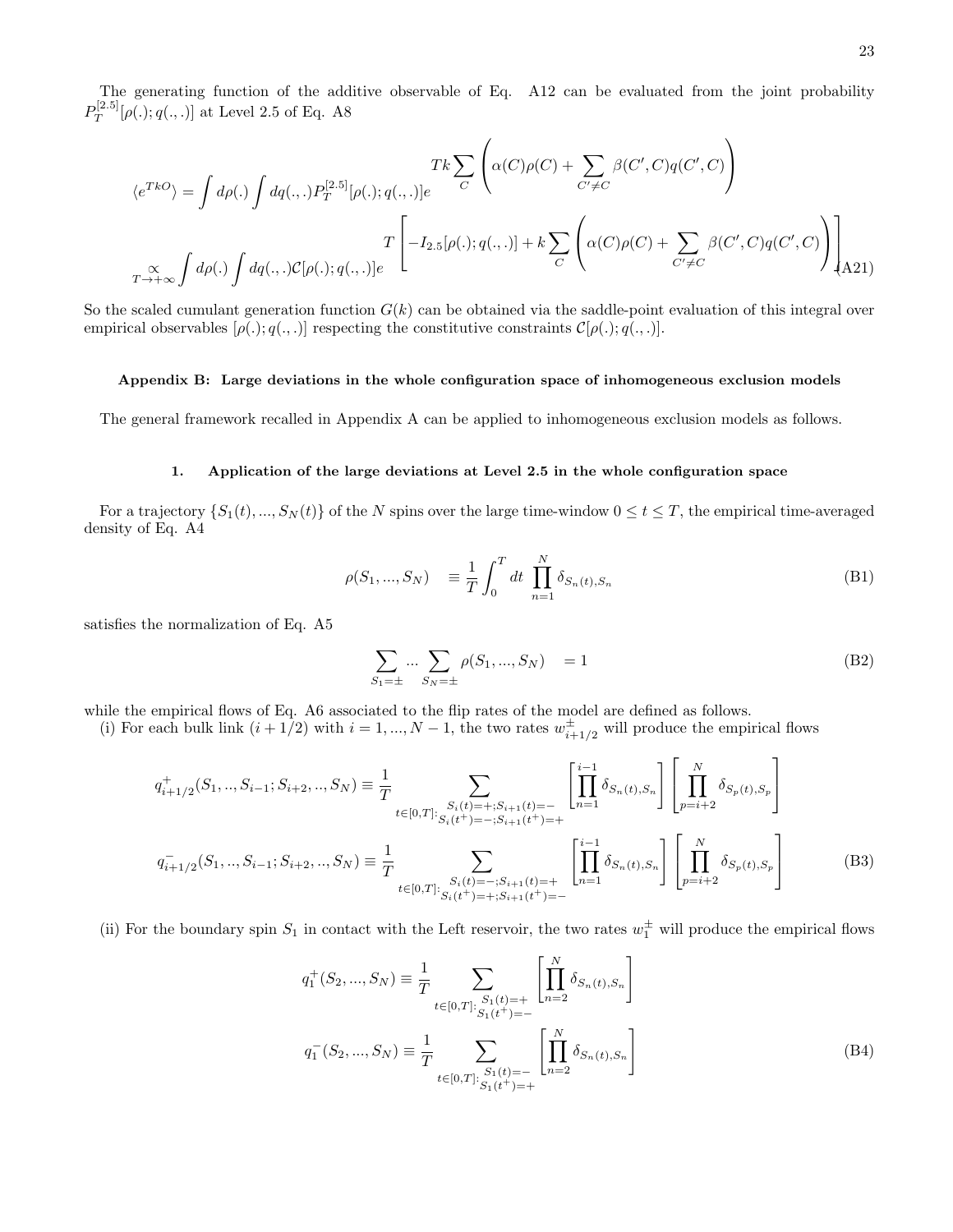while for the boundary spin  $S_N$  in contact with the Right reservoir, the two rates  $w_N^{\pm}$  will produce the empirical flows

$$
q_N^+(S_1, ..., S_{N-1}) \equiv \frac{1}{T} \sum_{t \in [0,T]: \ S_N(t) = + \atop t \in [0,T]: \ S_N(t) = -} \left[ \prod_{n=1}^{N-1} \delta_{S_n(t), S_n} \right]
$$
  

$$
q_N^-(S_1, ..., S_{N-1}) \equiv \frac{1}{T} \sum_{t \in [0,T]: \ S_N(t) = - \atop S_N(t) = +} \left[ \prod_{n=1}^{N-1} \delta_{S_n(t), S_n} \right]
$$
(B5)

The stationarity constraint of Eq. A7 for the empirical density  $\rho(S_1, ..., S_N)$  reads

$$
0 = \partial_t \rho(S_1, ..., S_N)
$$
  
=  $\sum_{i=1}^{N-1} (\delta_{S_i, -} \delta_{S_{i+1}, +} - \delta_{S_i, +} \delta_{S_{i+1}, -}) \left[ q_{i+1/2}^+(S_1, ..., S_{i-1}; S_{i+2}, ..., S_N) - q_{i+1/2}^-(S_1, ..., S_{i-1}; S_{i+2}, ..., S_N) \right]$   
+  $(\delta_{S_1, -} - \delta_{S_1, +}) \left[ q_1^+(S_2, ..., S_N) - q_1^-(S_2, ..., S_N) \right] + (\delta_{S_N, -} - \delta_{S_N, +}) \left[ q_N^+(S_1, ..., S_{N-1}) - q_N^-(S_1, ..., S_{N-1}) \right]$ 

The rate function of Eq. A10 that governs the large deviations at Level 2.5 of Eq. A8 reads for the present model

$$
I_{2.5}[\rho(.);q^{\pm}(.)] = \sum_{S_1=\pm} \sum_{S_2=\pm} \cdots \sum_{S_N=\pm} \left[ \sum_{S_1=\pm} \sum_{S_2=\pm} \sum_{S_2=\pm} \sum_{S_1=\pm} \sum_{S_2=\pm} \sum_{S_2=\pm} \sum_{S_2=\pm} \sum_{S_1=\pm} \sum_{S_2=\pm} \sum_{S_2=\pm} \sum_{S_2=\pm} \sum_{S_1=\pm} \sum_{S_2=\pm} \sum_{S_2=\pm} \sum_{S_2=\pm} \sum_{S_2=\pm} \sum_{S_1=\pm} \sum_{S_2=\pm} \sum_{S_2=\pm} \sum_{S_1=\pm} \sum_{S_2=\pm} \sum_{S_2=\pm} \sum_{S_2=\pm} \sum_{S_2=\pm} \sum_{S_2=\pm} \sum_{S_1=\pm} \sum_{S_2=\pm} \sum_{S_2=\pm} \sum_{S_2=\pm} \sum_{S_2=\pm} \sum_{S_2=\pm} \sum_{S_2=\pm} \sum_{S_2=\pm} \sum_{S_2=\pm} \sum_{S_2=\pm} \sum_{S_2=\pm} \sum_{S_2=\pm} \sum_{S_2=\pm} \sum_{S_2=\pm} \sum_{S_2=\pm} \sum_{S_2=\pm} \sum_{S_2=\pm} \sum_{S_2=\pm} \sum_{S_2=\pm} \sum_{S_2=\pm} \sum_{S_2=\pm} \sum_{S_2=\pm} \sum_{S_2=\pm} \sum_{S_2=\pm} \sum_{S_2=\pm} \sum_{S_2=\pm} \sum_{S_2=\pm} \sum_{S_2=\pm} \sum_{S_2=\pm} \sum_{S_2=\pm} \sum_{S_2=\pm} \sum_{S_2=\pm} \sum_{S_2=\pm} \sum_{S_2=\pm} \sum_{S_2=\pm} \sum_{S_2=\pm} \sum_{S_2=\pm} \sum_{S_2=\pm} \sum_{S_2=\pm} \sum_{S_2=\pm} \sum_{S_2=\pm} \sum_{S_2=\pm} \sum_{S_2=\pm} \sum_{S_2=\pm} \sum_{S_2=\pm} \sum_{S_2=\pm} \sum_{S_2=\pm} \sum_{S_2=\pm} \sum_{S_2=\pm} \sum_{S_2=\pm} \sum_{S_2=\pm} \sum_{S_2=\pm} \sum_{S_2=\pm} \sum_{S_2=\
$$

#### 2. Application to the large deviation properties of time-additive observables

For the present model, the most general additive observable of Eq. A12 involves coefficients  $[\alpha(.); \beta^{\pm}(.)]$  associated to the empirical observables  $[\rho(.); q^{\pm}(.)]$  in the whole configuration space

$$
O_T = \left[ \prod_{k=1}^N \sum_{S_k = \pm} \right] \left( \alpha(S_1, ..., S_N) \rho(S_1, ..., S_N) + \beta_1^{S_1}(S_2, ..., S_N) q_1^{S_1}(S_2, ..., S_N) + \beta_N^{S_N}(S_1, ..., S_{N-1}) q_N^{S_N}(S_1, ..., S_{N-1}) \right) + \sum_{i=1}^{N-1} \left[ \prod_{n=1}^{i-1} \sum_{S_n = \pm} \right] \left[ \prod_{p=i+2}^N \sum_{S_p = \pm} \right] \sum_{\epsilon = \pm} \beta_{i+1/2}^{\epsilon}(:, S_{i-1}; S_{i+2}, ..) q_{i+1/2}^{\epsilon}(:, S_{i-1}; S_{i+2}, ..)
$$
(B7)

#### 3. Discussion

The empirical density  $\rho(S_1, ..., S_N)$  and the empirical flows  $q^{\pm}$ . described above have been defined in the space of the  $2^N$  configurations of the N spins, while one would like to analyze instead the local empirical observables involving only one spin or two consecutive spins. Similarly, the general time-additive observable of Eq. B7 involve coefficients  $[\alpha(.); \beta^{\pm}(.)]$  depending on the whole configuration, while one is often more interested into time-additive observables that are made of contributions that are local in space. More generally, whenever the dynamical rules of a many-body model are local in space, the large deviations at Level 2.5 in the full configuration space are somewhat 'overkill', and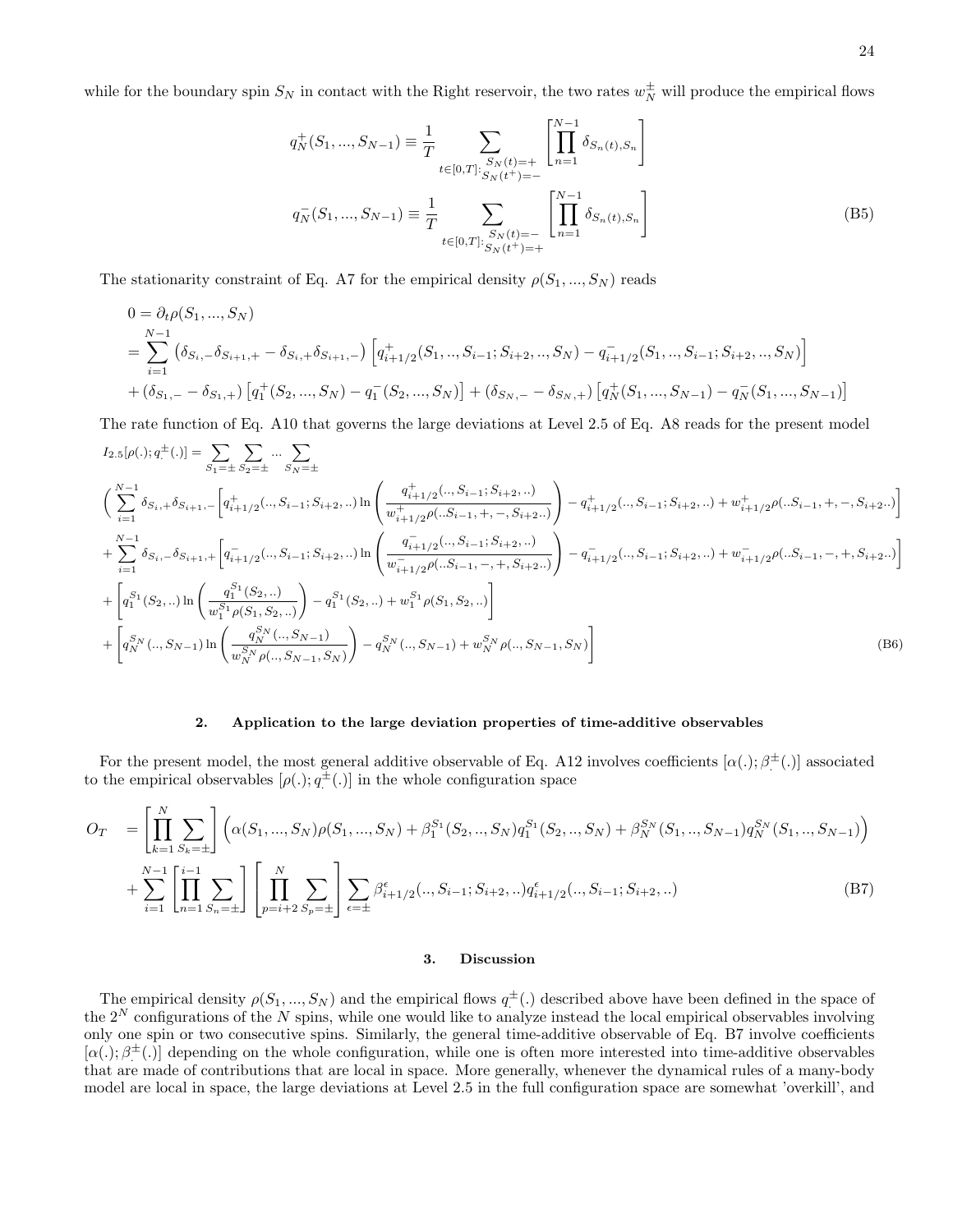it is then natural to try to analyze the dynamics via the appropriate local empirical observables, as discussed in more details in the Introduction to motivate the approach described in the main text.

- [1] Y. Oono, Progress of Theoretical Physics Supplement 99, 165 (1989).
- [2] R.S. Ellis, Physica D 133, 106 (1999).
- [3] H. Touchette, Phys. Rep. 478, 1 (2009).
- [4] A. de La Fortelle, PhD (2000) "Contributions to the theory of large deviations and applications" INRIA Rocquencourt.
- [5] G. Fayolle and A. de La Fortelle, Problems of Information Transmission 38, 354 (2002).
- [6] C. Monthus, Eur. Phys. J. B 92, 149 (2019) in the topical issue " Recent Advances in the Theory of Disordered Systems" edited by F. Igloi and H. Rieger.
- [7] C. Monthus, J. Stat. Mech. (2021) 033201.
- [8] C. Monthus, J. Stat. Mech. (2021) 063211.
- [9] A. de La Fortelle, Problems of Information Transmission 37 , 120 (2001).
- [10] C. Maes and K. Netocny, Europhys. Lett. 82, 30003 (2008).
- [11] C. Maes, K. Netocny and B. Wynants, Markov Proc. Rel. Fields. 14, 445 (2008).
- [12] B. Wynants, arXiv:1011.4210, PhD Thesis (2010), "Structures of Nonequilibrium Fluctuations", Catholic University of Leuven.
- [13] A. C. Barato and R. Chétrite, J. Stat. Phys. 160, 1154 (2015).
- [14] L. Bertini, A. Faggionato and D. Gabrielli, Ann. Inst. Henri Poincare Prob. and Stat. 51, 867 (2015).
- [15] L. Bertini, A. Faggionato and D. Gabrielli, Stoch. Process. Appli. 125, 2786 (2015).
- [16] R. Chétrite, HDR Thesis (2018) "Pérégrinations sur les phénomènes aléatoires dans la nature", Laboratoire J.A. Dieudonné, Université de Nice.
- [17] C. Monthus, J. Stat. Mech. (2019) 023206.
- [18] C. Monthus, J. Phys. A: Math. Theor. 52, 135003 (2019).
- [19] C. Monthus, J. Phys. A: Math. Theor. 52, 025001 (2019).
- [20] C. Monthus, J. Phys. A: Math. Theor. 52, 485001 (2019).
- [21] A. C. Barato, R. Chétrite, J. Stat. Mech. (2018) 053207.
- [22] L. Chabane, R. Chétrite, G. Verley, J. Stat. Mech. (2020) 033208.
- [23] C. Monthus, J. Stat. Mech. (2021) 083212.
- [24] C. Monthus, J. Stat. Mech. (2021) 083205.
- [25] C. Monthus, arXiv:2106.09429
- [26] C. Monthus, arXiv:2107.05354.
- [27] C. Monthus, arXiv:2109.05924.
- [28] C. Maes, K. Netocny and B. Wynants Physica A 387, 2675 (2008).
- [29] J. Hoppenau, D. Nickelsen and A. Engel, New J. Phys. 18 083010 (2016).
- [30] C. Monthus, J. Stat. Mech. (2021) 033303.
- [31] F. Coghi, R. Chétrite and H. Touchette, Phys. Rev. E 103, 062142 (2021).
- [32] B. Derrida, J. Stat. Mech. P07023 (2007).
- [33] R. L. Jack, P. Sollich, The European Physical Journal Special Topics 224, 2351 (2015).
- [34] A. Lazarescu, J. Phys. A: Math. Theor. 48 503001 (2015).
- [35] A. Lazarescu, J. Phys. A: Math. Theor. 50 254004 (2017).
- [36] R. L. Jack, Eur. Phy. J. B 93, 74 (2020).
- [37] V. Lecomte, PhD Thesis (2007) "Thermodynamique des histoires et fluctuations hors d'équilibre" Université Paris.
- [38] V. Lecomte, C. Appert-Rolland and F. van Wijland, Phys. Rev. Lett. 95, 010601 (2005).
- [39] V. Lecomte, C. Appert-Rolland and F. van Wijland, J. Stat. Phys. 127, 51 (2007).
- [40] V. Lecomte, C. Appert-Rolland and F. van Wijland, Comptes Rendus Physique 8, 609 (2007).
- [41] J.P. Garrahan, R.L. Jack, V. Lecomte, E. Pitard, K. van Duijvendijk, F. van Wijland, Phys. Rev. Lett. 98, 195702 (2007).
- [42] J.P. Garrahan, R.L. Jack, V. Lecomte, E. Pitard, K. van Duijvendijk and F. van Wijland, J. Phys. A 42, 075007 (2009).
- [43] K. van Duijvendijk, R.L. Jack and F. van Wijland, Phys. Rev. E 81, 011110 (2010).
- [44] R. L. Jack, P. Sollich, Prog. Theor. Phys. Supp. 184, 304 (2010).
- [45] D. Simon, J. Stat. Mech. (2009) P07017.
- [46] V. Popkov, G. M. Schuetz, D. Simon, J. Stat. Mech. P10007 (2010).
- [47] D. Simon, J. Stat. Phys. 142, 931 (2011).
- [48] V. Popkov, G. M. Schuetz, J. Stat. Phys 142, 627 (2011)
- [49] V. Belitsky, G. M. Schuetz, J. Stat. Phys. 152, 93 (2013).
- [50] O. Hirschberg, D. Mukamel, G. M. Schuetz, J. Stat. Mech. P11023 (2015).
- [51] G. M. Schuetz, From Particle Systems to Partial Differential Equations II, Springer Proceedings in Mathematics and Statistics Volume 129, pp 371-393, P. Goncalves and A.J. Soares (Eds.), (Springer, Cham, 2015).
- [52] R. Chétrite and H. Touchette, Phys. Rev. Lett. 111, 120601 (2013).
- [53] R. Chétrite and H. Touchette Ann. Henri Poincare 16, 2005 (2015).